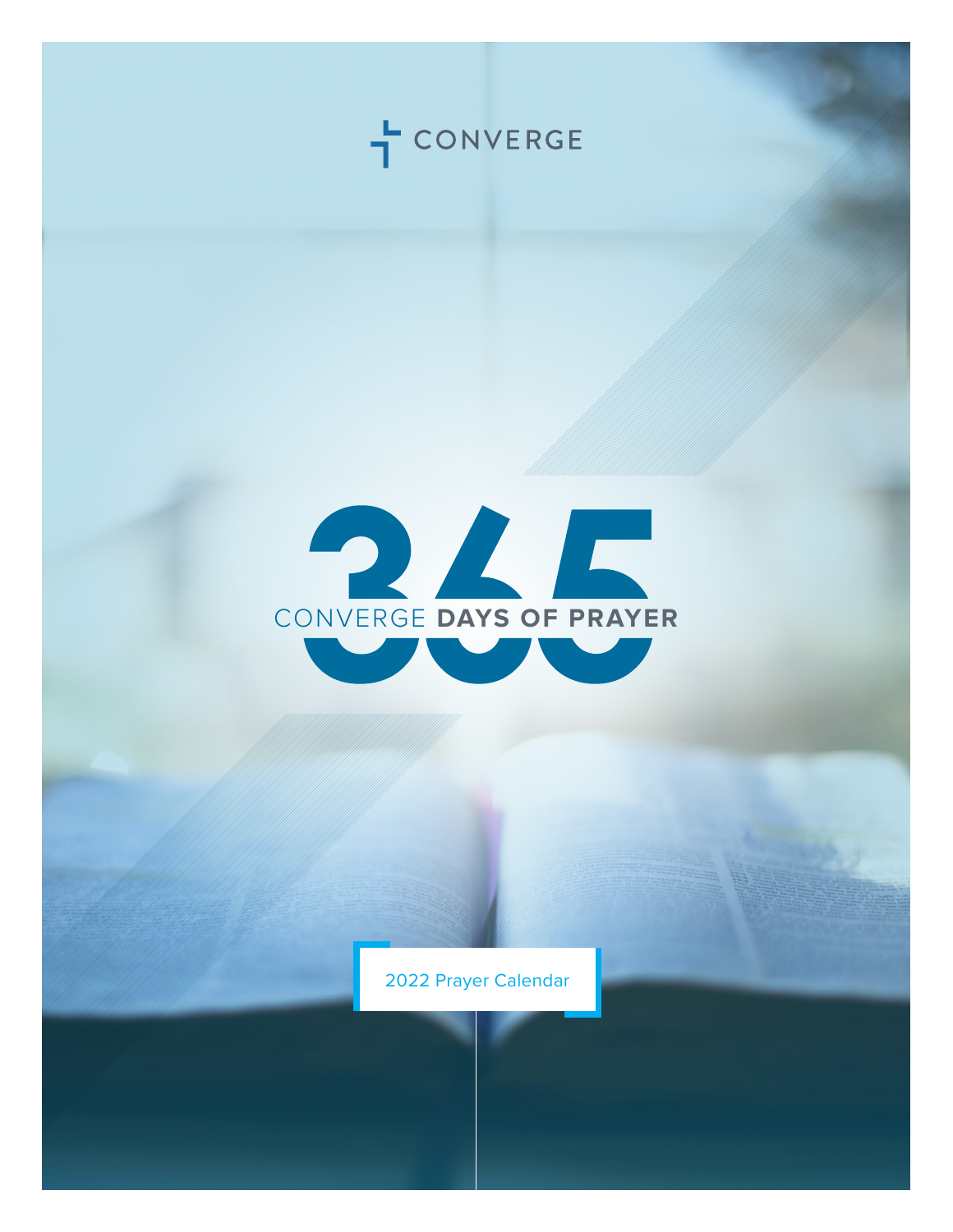# CONVERGE

Prayer is at the heart of all we do in the church and the world. Prayer is the central avenue God uses to transform us, and it ushers us into continual communion with our Father God.

For many years, the annual Converge prayer calendar has not only served as a tool for people to lift up our movement in prayer but also to assist people as they develop a dedicated prayer life.

In 2022, we ask you to join us each day as we pray for our missionaries, churches that have been started in the past five years, Converge chaplains, the 10 regional presidents and our national office staff. Several Converge events that help us start and strengthen churches together worldwide are also included in the 2022 prayer calendar.

Thank you for praying for the churches and men and women listed in this prayer calendar. They are working tirelessly to help people meet, know and follow Jesus. Join us as we strengthen their practices with prayerfulness. You can go deeper by downloading a 21 Days of Prayer devotional guide at converge.org/prayer. This year, we are introducing *21 Days of Prayer —The Upside-Down Kingdom.*

Our prayer for you is that you will experience a deeper craving for the beauty of the Lord and the wonder of his leading in your life and that you will know the fullness of the Holy Spirit and the favor of the God of heaven. Thank you for praying with us in 2022.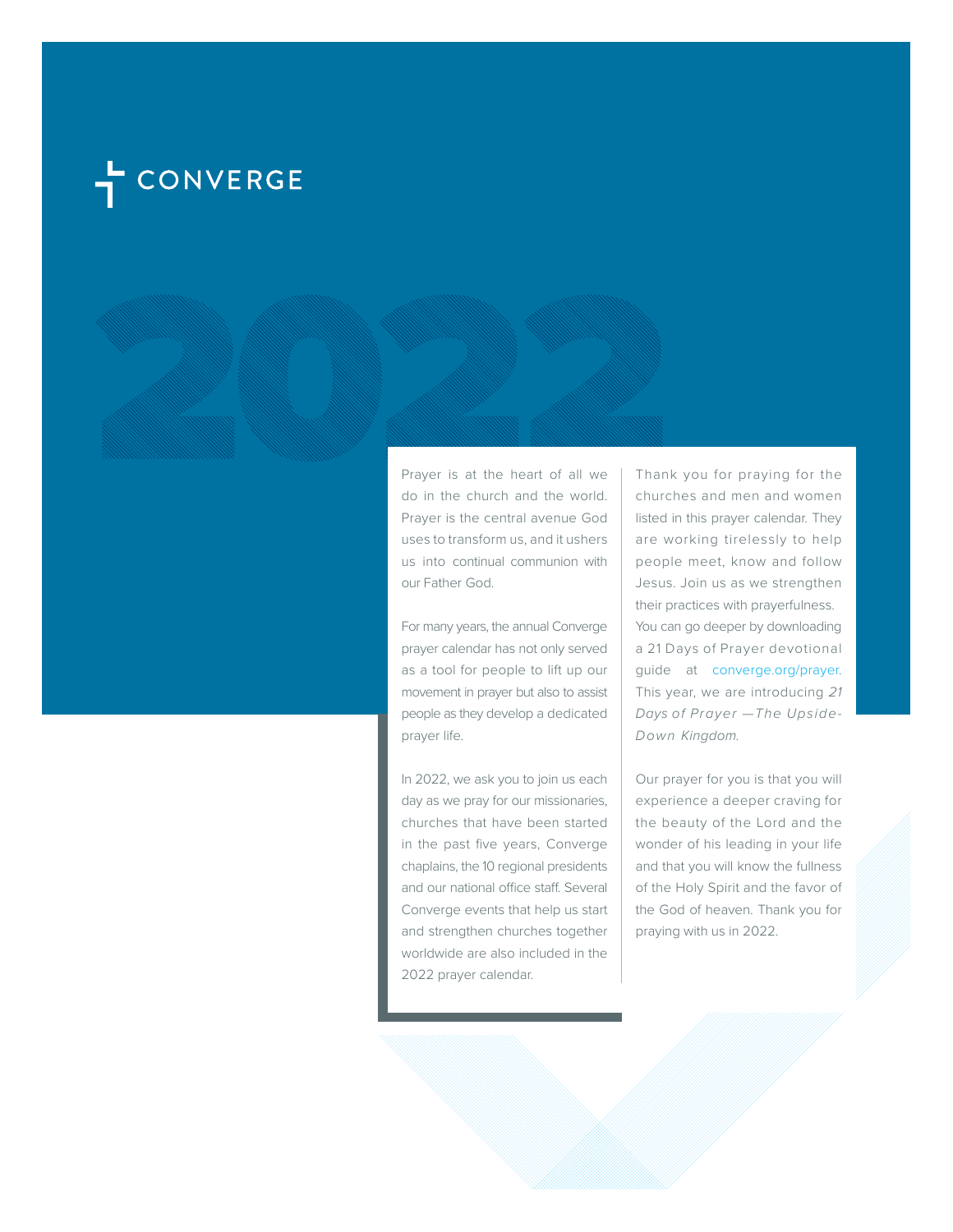converge.org | 800.323.4215 |  $\int$  /convergeworldwide |  $\int$  @convergeww | © converge\_ww

**1 Scott Ridout**, Converge President **2 Carla Lenox**, Converge Executive Assistant to the President 3 **Alex Lee**, International Ministries, Togo **Chaplain Kelley Adelsman**, Pine Island, MN **Cory & Brittany Ball**, Redemption Community Church, Kirkwood, MO 5 **Alexander & Delainey Schubert**, International Ministries, United Kingdom **Chaplain Jonathan Alexander**, Lt., U.S. Navy, 2d Marine Raider Battalion, Camp LeJeune, NC 6 **Getachew Tegegne**, Christ International Church, Indianapolis, IN 7 **Andrew & Irida Morisseau**, International Ministries, Macedonia **Chaplain Nathan Anderson**, Eleva, WI 8 **Nick & Hannah Brzozowski**, Anchor Church Champaign, IL **9 Andrew & Miranda Brothers**, International Ministries, Poland **Chaplain Vance Andress**, Veterans Administration, Minneapolis, MN **10 Ryan Emenecker**, Converge Vice President of Marketing & Communications **11 Jim & Aileen Playter**, Aloha Christian Fellowship, Kapolei, HI **12** Annalyse Garmon, International Ministries, United Kingdom **13** Larry & Shannon Baker, Anastasis Fellowship Church, Reading, PA **14** Chaplain Jonathan Ayers, Capt., U.S. Air Force, Japan 15 **Mullery & Cacheta Jean-Pierre**, Beraca Baptist Church-Rosedale, NY Castle Rock, CO Minneapolis, MN McCoy, WI

| 16            | Chaplain Thomas Backer, CHI Health, Omaha, NE                                                                                           |
|---------------|-----------------------------------------------------------------------------------------------------------------------------------------|
| $\mathbf{17}$ | Ashraf & Nivin I., International Ministries, Impact Team-Europe<br><b>Chaplain Peggy Auten, New Century Hospice,</b><br>Castle Rock, CO |
| 18            | Dale & Marcia Hummel, Wooddale Church-West Bank,<br>Minneapolis, MN                                                                     |
| 19            | Azlyn McCarthy, International Ministries, Togo                                                                                          |
| 20            | Ken Nabi, Regional President, Converge Great Lakes                                                                                      |
| 21            | Tyrone Stevenson, Hope City Church-Baldwin, Baldwin, NY                                                                                 |
| 22            | <b>Bruce &amp; Melissa Fosdick, Authentic Life Church, Littleton, CO</b>                                                                |
| 23            | <b>Becca Diley-Triplett</b> , International Ministries, Specialist Team:<br>Deaf Ministry Catalyst, U.S.-based                          |
| 24            | <b>Brady &amp; Ashley Gray, The Grove Church, LaGrange, KY</b>                                                                          |
| 25            | Kyle & Colleen Gennicks, Mission Church, Montgomery, IL                                                                                 |
| 26            | <b>Chaplain Russell Bacon, Lt. Col., U.S. Army Reserve, Fort</b><br>McCoy, WI                                                           |
| 27            | <b>Justin &amp; Elaura Schultz</b> , Heart + Soul Church, San Angelo, TX                                                                |
| 28            | <b>Angie, International Ministries, Europe</b>                                                                                          |
| 29            | Roberto & Medley Rodriguez, Casa Church, Memphis, TN                                                                                    |
| 30            | Mitchell Lynn, Center Church, Denver, CO                                                                                                |
| 31            | <b>Nathan &amp; Heather Law, Renovation City Church, Pearland, TX</b>                                                                   |
|               |                                                                                                                                         |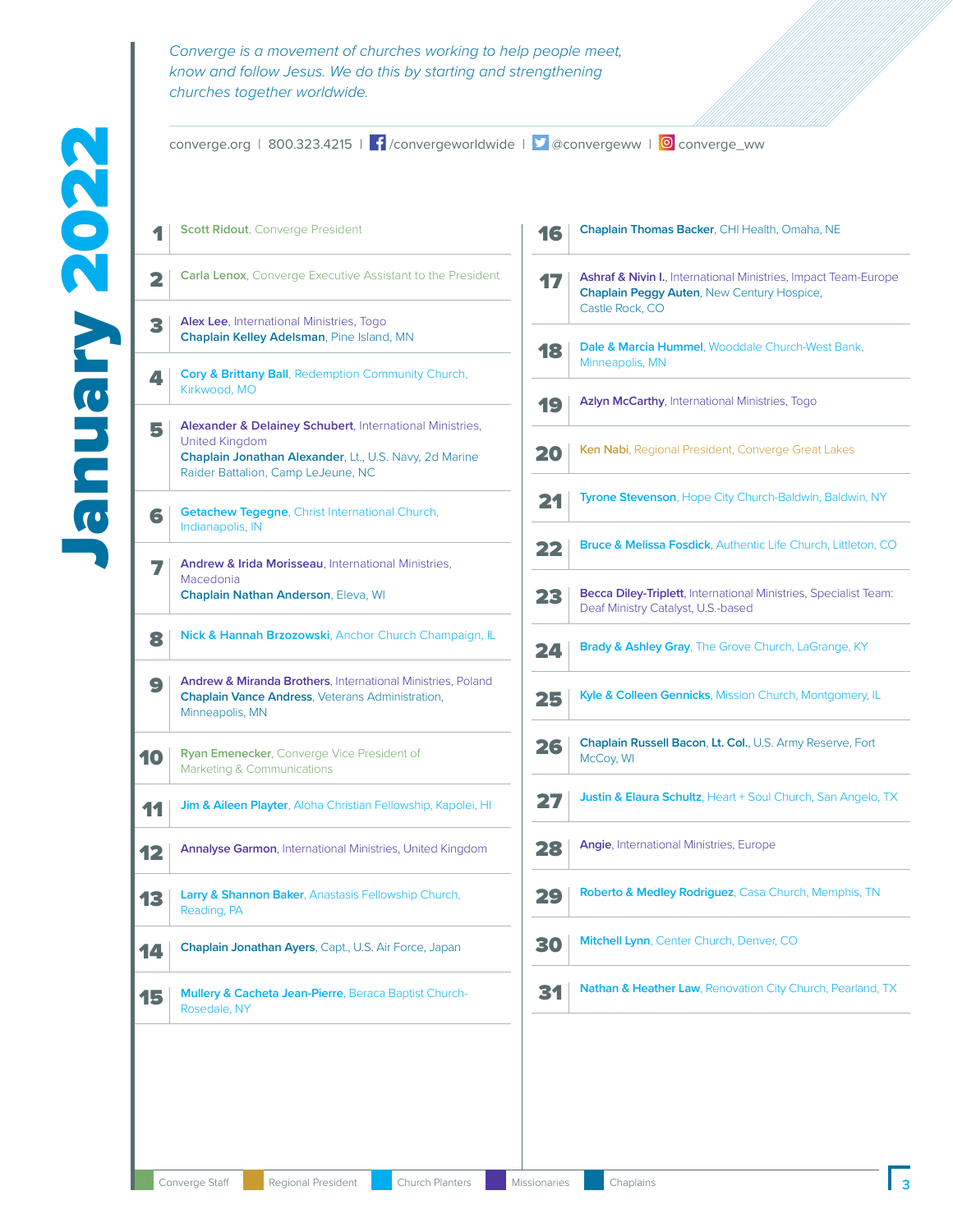converge.org | 800.323.4215 |  $\int$  /convergeworldwide |  $\int$  @convergeww | © converge\_ww **1 Beth Ann Erickson**, International Ministries, Estonia **Chaplain Jeffrey Baker**, Capt., U.S. Army Reserve, 104th Training Division Leadership, Joint Base Lewis-McChord, WA **2 Sean Lee**, Press Church, Dublin, OH **Jason Allison**, Press Church Outreach Center, Delaware, OH **3 Bill & Kathy Martin**, International Ministries, Metro Dakar Initiative Leader – West Africa **4 Chaplain Adam Bayer**, Lt., U.S. Navy, Marine Corps Community Services (MCCS), Camp Pendleton, CA **Bill Ankerberg**, International Ministries, Nordic-Baltic Initiative Leader – Nordic/Baltic **6 Geoff & Joni Bohleen**, Cornerstone Church-Cokato, Cokato, MN **7 Blake & Kristen Harwood**, International Ministries, Togo **Chaplain Regan Beauchamp**, Humboldt, SD 8 **Danny & Ibeth Flores**, R Church, Elgin, IL **9 Brian & Chris S.**, International Ministries, Europe **10** Stephan Cobbert, Kingdom Growth Ministries, Riverdale, GA **11** Anna Barnett, International Ministries, U.S. Engagement Team **Chaplain Kelley Bergeson**, Lyngblomsten Care Center, St Paul, MN **12** Dr. Michael Henderson, Converge Vice President of National Ministries **13** Bob & Debbie Long, International Ministries, Philippines **Chaplain Michael Bertoli**, Capt., U.S. Army National Guard, Collinsville, CT **14** Steve & Jenny Valentine, International Ministries, 15:5 West Initiative Leaders, Poland 15 **Jordan Diepersloot**, Via Church Downtown, Fresno, CA **16** Tami Ward, Converge Admin. Assistant to the Vice President of National Ministries **17** Brad & Deb M., International Ministries, SenSahel, Initiative Leader – West Africa **Chaplain Donald Blomberg**, Veterans Administration, Cheyenne, WY **18** Amando Guerzo, Abide Church, Stockton, CA **19 Glenn & Susan Herschberger**, Cities Cop Church, St Paul, MN 20 **Bernard Emerson**, Regional President, Converge PacWest **21 Brian Lusky**, International Ministries, Japan Initiative Leader **22 Brian Wade**, International Ministries, United Kingdom **23 Bruce & Julie A.**, International Ministries, From Scattered to Gathered Initiative Leaders, Diaspora, U.S. Field 24 **Chaplain Jon Bravinder**, **Maj**., U.S. Air Force, Air Command and Staff College, Montgomery, AL 25 **Alejandro & Toyon Kim**, Mission Hills Espanol, Littleton, CO **26** Nick Daleo, Proving Ground Church, Lakehurst, NJ 27 **Chaplain Kimberly Bonilla**, Veterans Administration-John Muir Health, Walnut Creek, CA 28 **John & Kay Fuller**, Prairie Lakes Church-Independence, IA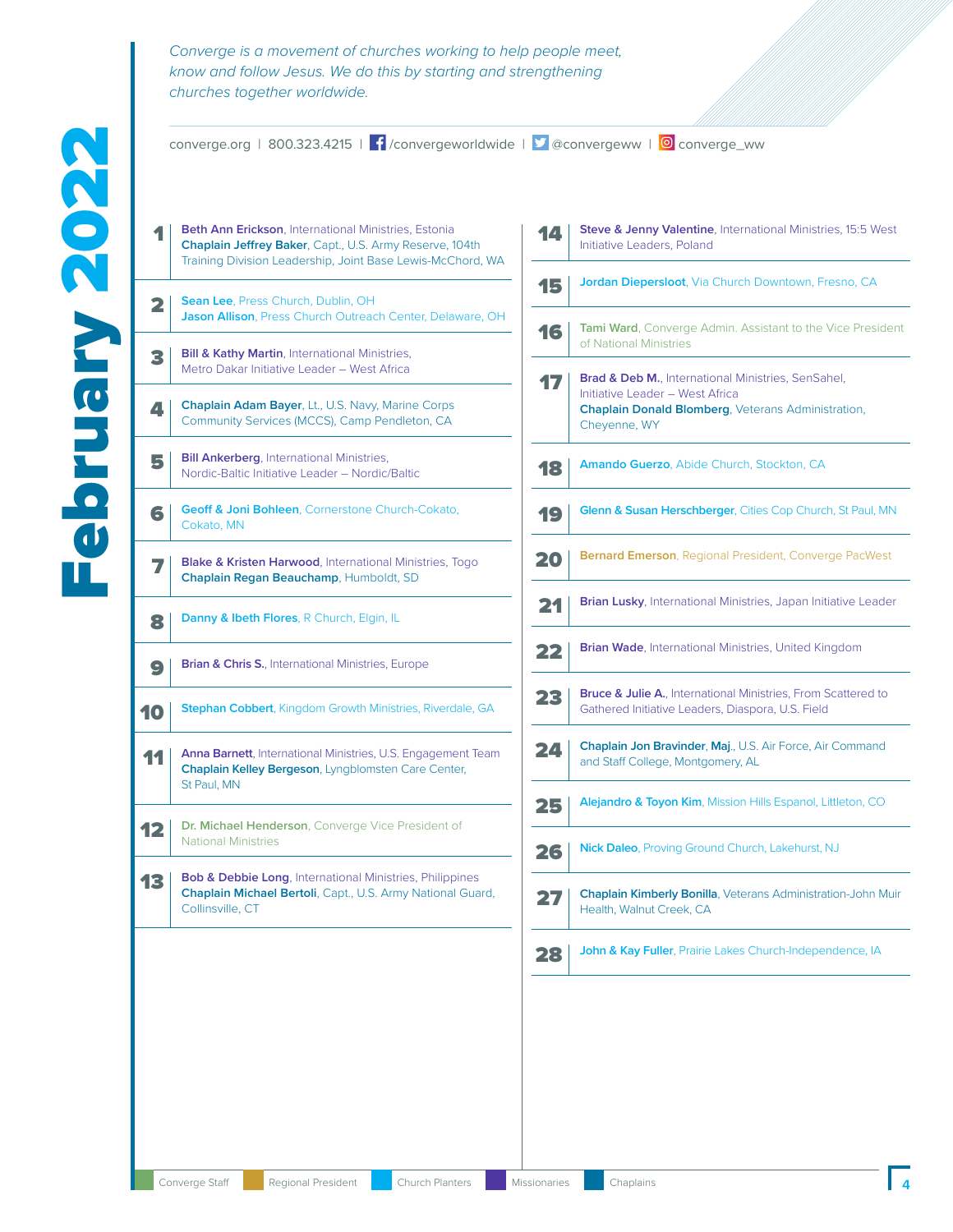converge.org | 800.323.4215 |  $\int$  /convergeworldwide |  $\int$  @convergeww | © converge\_ww

**Mark & Jaclyn Sievert**, International Ministries, Peru **Wesley & Dionne Johnson**, Discover Community Church-Maryland, Waldorf, MD **Cathy Wenz**, International Ministries, Thailand **Chaplain Sharman Burgess**, Chaska, MN **4 Tom Reagan**, Imprint Church-Bothell, Bothell, WA **Angel Harris**, Converge Admin. Vice President of Church Strengthening **Chris & Kristan Hendrix**, International Ministries, Italy **Candace Fish**, International Ministries, U.S. Engagement Team **Chaplain Donald Burlock**, Veterans Administration, Indianapolis, IA **Carl Lahr**, International Ministries, Director: Global Leadership **Connor Bollenbacher**, International Ministries, United Kingdom **Chaplain Jonathan Butler**, **Capt.**, U.S. Army, Fort Carson, CO **Chris Camarro**, International Ministries, Philippines Chuck Lewis, International Ministries, U.S. Engagement Team – Consortia Catalyst **David Nickodemus**, Beyond the Walls Community Church, Colorado Springs, CO **Cirilo & Adoracion Doguiles**, International Ministries, Philippines Chaplain John Capen, Chehalis, WA **Jose & Martha Magana**, **Iglesia Calvario**, Turlock, CA

| 16   | <b>Clinton Harper, International Ministries, U.S. and</b><br><b>United Kingdom</b><br>Chaplain David Carlson, Lt. Cmdr., U.S. Navy, Japan |
|------|-------------------------------------------------------------------------------------------------------------------------------------------|
| 17   | <b>Brian &amp; Pamela Thompson, Easel Outreach, Largo, MD</b>                                                                             |
| 18   | <b>Cory &amp; Brooke Jackson, International Ministries, Thailand</b>                                                                      |
| 19   | <b>Gary Rohrmayer</b> , Regional President, Converge MidAmerica/<br>Southeast/Caribbean                                                   |
| 20   | <b>Crick &amp; Mindy Porier, International Ministries, Estonia</b>                                                                        |
| 21   | <b>Eduardo &amp; Claudia Arriagada</b> , International Ministries,<br>Regional Business Administrator: Latin America                      |
| 22   | <b>James &amp; Jenna Roberts, International Ministries, Togo</b><br><b>Chaplain Saundra Casey, Clayton, NC</b>                            |
| 23   | <b>Dallas &amp; Kimberly Bozeman, International Ministries, Togo</b>                                                                      |
| 24   | <b>Dan &amp; MeLinda Nelson, Converge International Ministries,</b><br>International Leaders - Latin America/Caribbean                    |
| 25   | <b>Chaplain Mark Chittwood, Veterans Administration, Andover, KS</b>                                                                      |
| 26   | <b>Caleb &amp; Amanda York, Discovery City Church, Canal</b><br>Winchester, OH                                                            |
| 27   | <b>James &amp; Laura Campbell, International Ministries,</b><br><b>United Kingdom</b>                                                     |
| 28   | <b>Phu Pham, International Ministries, Asia Impact Team, U.S.-based</b><br>Chaplain Gary Compton, Aberdeen, SD                            |
|      | Peter Dublin, International Ministries, U.S. Engagement<br><b>Team-Deaf Ministry</b>                                                      |
| 30   | Dan & Lynn Nold, Calvary-Lewistown, PA                                                                                                    |
| CY 1 | Derrick & Deanna Russell, Inside Out Church, Dayton, TN                                                                                   |
|      |                                                                                                                                           |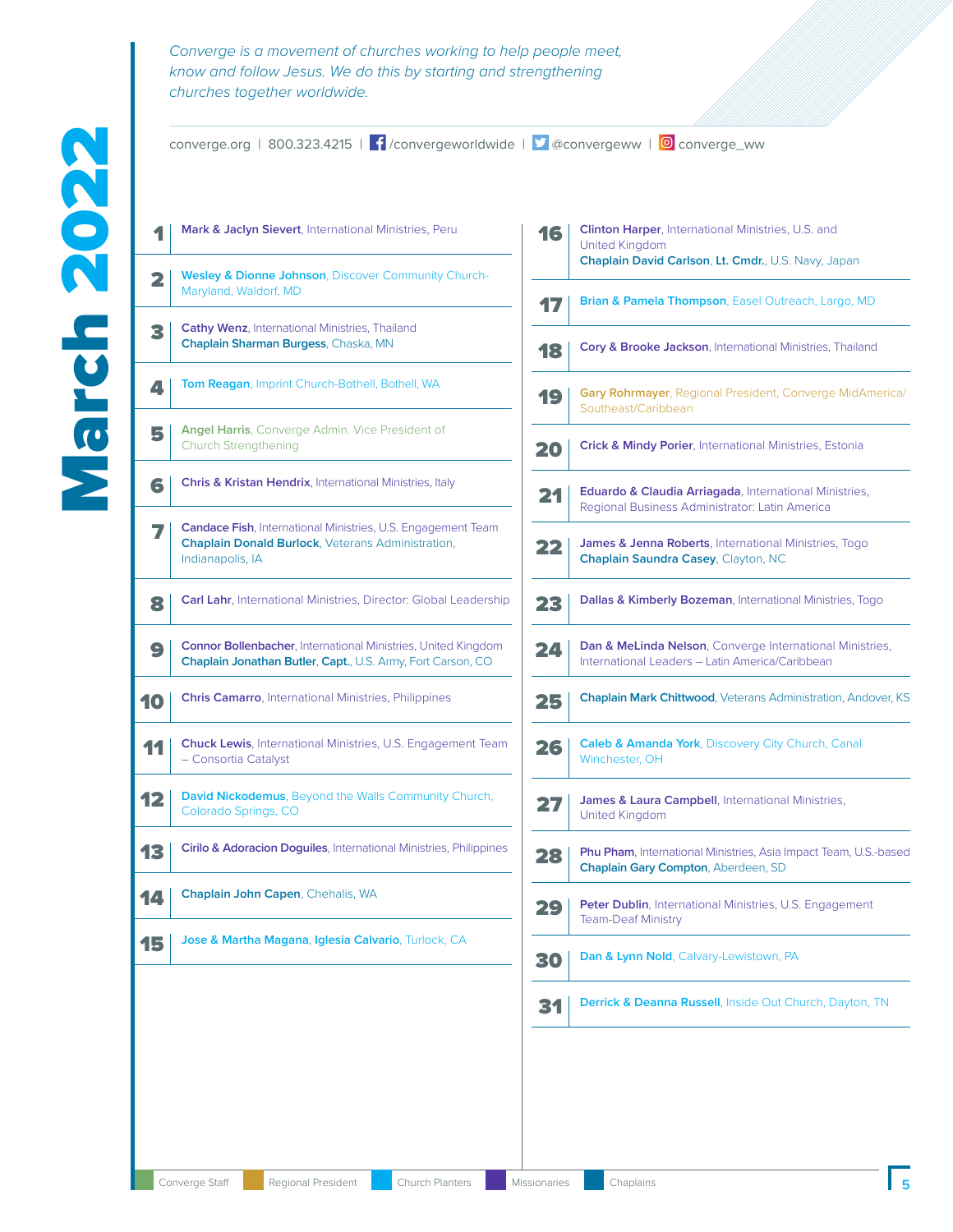converge.org | 800.323.4215 |  $\int$  /convergeworldwide |  $\int$  @convergeww | © converge\_ww

**1** Dan & Sandy Varberg, International Ministries, Philippines

**2 Cornelius & Rita Martor**, Life Chapel International-Cedar

|    | Rapids, IA                                                                                                                                               |
|----|----------------------------------------------------------------------------------------------------------------------------------------------------------|
| 3  | <b>Dan &amp; Tina Gibbs, International Ministries, Gotel Initiative</b><br>Leader, Nigeria<br>Chaplain Deanna Conrad, Mercy Hospital, Coon Rapids, MN    |
| 4  | <b>Nate &amp; Robyn Ray, The Front Church, Bluffdale, UT</b>                                                                                             |
| 5  | <b>Daniel Alcantara</b> , International Ministries, United Kingdom<br>Chaplain Samuel Contreras, Cmdr., U.S. Navy, USS NIMITZ<br>CVN 68, San Diego, CA   |
| 6  | <b>Walter &amp; Patricia Angelica, Iglesia Ciudad-Orlando,</b><br>Jacksonville, FL<br>Eddie & Nancy Ruano, Iglesia Ciudad, Orange Park,<br>Kissimmee, FL |
|    | <b>Daniel Shin, International Ministries, United Kingdom</b>                                                                                             |
| 8  | <b>Ivan Veldhuizen, Converge Admin. Vice President of</b><br><b>International Ministries</b>                                                             |
| 9  | <b>Darryl Evetts, International Ministries, International Church</b><br>Planting, U.S.-based<br>Chaplain Mark Coughlin, Wyoming, MN                      |
| 10 | Ta'hon & Shawnta King, Christ Culture Church, Tempe, AZ                                                                                                  |
| 11 | <b>Dave &amp; Beth Roberts, International Ministries, Uruguay</b><br>Chaplain Ryan Daffron, Lt., U.S. Navy, Navy Officer<br><b>Development School</b>    |
| 12 | <b>Tyler &amp; Allison Toon, Mosaic Church, Bowling Green, KY</b>                                                                                        |
| 13 | <b>Ramiro &amp; Melissa Cruz, Mosaico Church, Nashville, TN</b>                                                                                          |
| ◢  | David & Victoria Henderson, Neighborhood Church,<br>Daybreak, UT                                                                                         |
| 15 | Kenneth Jr. & Roxie Sullivan, New Direction-North Campus,<br>Indianapolis, IN                                                                            |
|    |                                                                                                                                                          |

| 16 | <b>Bo Jones, Converge Director of Facilities, Orlando</b>                                                                                                                                                  |
|----|------------------------------------------------------------------------------------------------------------------------------------------------------------------------------------------------------------|
|    | <b>David &amp; Laurie R., International Ministries, West Africa</b>                                                                                                                                        |
| 18 | <b>Brian Weber, Regional President, Converge MidAtlantic</b>                                                                                                                                               |
| 19 | <b>David &amp; Stephanie Connell, International Ministries,</b><br>Latin America Impact Team Leader, U.S.-based<br>Chaplain Douglas Daspit, Maj., U.S. Army Reserve,<br>New Orleans, LA                    |
| 20 | <b>Loida Garcia</b> , Converge Admin. Assistant to Vice President<br>of Biblical Diversity                                                                                                                 |
| 21 | <b>Rob O'Neal, Valley Community Baptist Church-Simsbury, CT</b>                                                                                                                                            |
| 22 | David J., International Ministries, International Leader:<br>Asia, U.S.-based<br>Chaplain Candidate James Davis, 2nd Lt., U.S. Army<br>Reserve, Blaine, MN                                                 |
| 23 | Deborah Guzman, International Ministries, Thailand                                                                                                                                                         |
| 24 | Marcella Guzman, Converge Accounts Payable<br><b>Donna Tafat, Converge Accounts Receivable</b>                                                                                                             |
| 25 | <b>David Stott</b> , International Ministries, Regional Business<br>Administrator-Europe/Mediterranean<br>Chaplain Richard DeGroat, Capt., U.S. Army, Fort Jackson, SC                                     |
| 26 | Lee & Melissa Stephenson, Harvest Community Church,<br>Orlando, FL<br>Trey & Lauren Warren, Harvest Community Church-Harmony, FL<br>Ramon & Loida Garcia, Harvest Community Church-Espanol,<br>Orlando, FL |
|    | Don & Angie Finley, International Ministries, Specialist Team:<br><b>Missionary Sending Development</b>                                                                                                    |
| 28 | <b>Kimberly Skundrich, Converge Admin. Vice President of</b><br><b>International Ministries</b>                                                                                                            |
| 29 | <b>Pedro Gonzalez</b> , Iglesia Embajada del Reinom Englewood, CO                                                                                                                                          |
| 30 | <b>Dennis McMains</b> , International Ministries, International<br>Leader: Europe/Mediterranean, U.S.-based                                                                                                |
|    |                                                                                                                                                                                                            |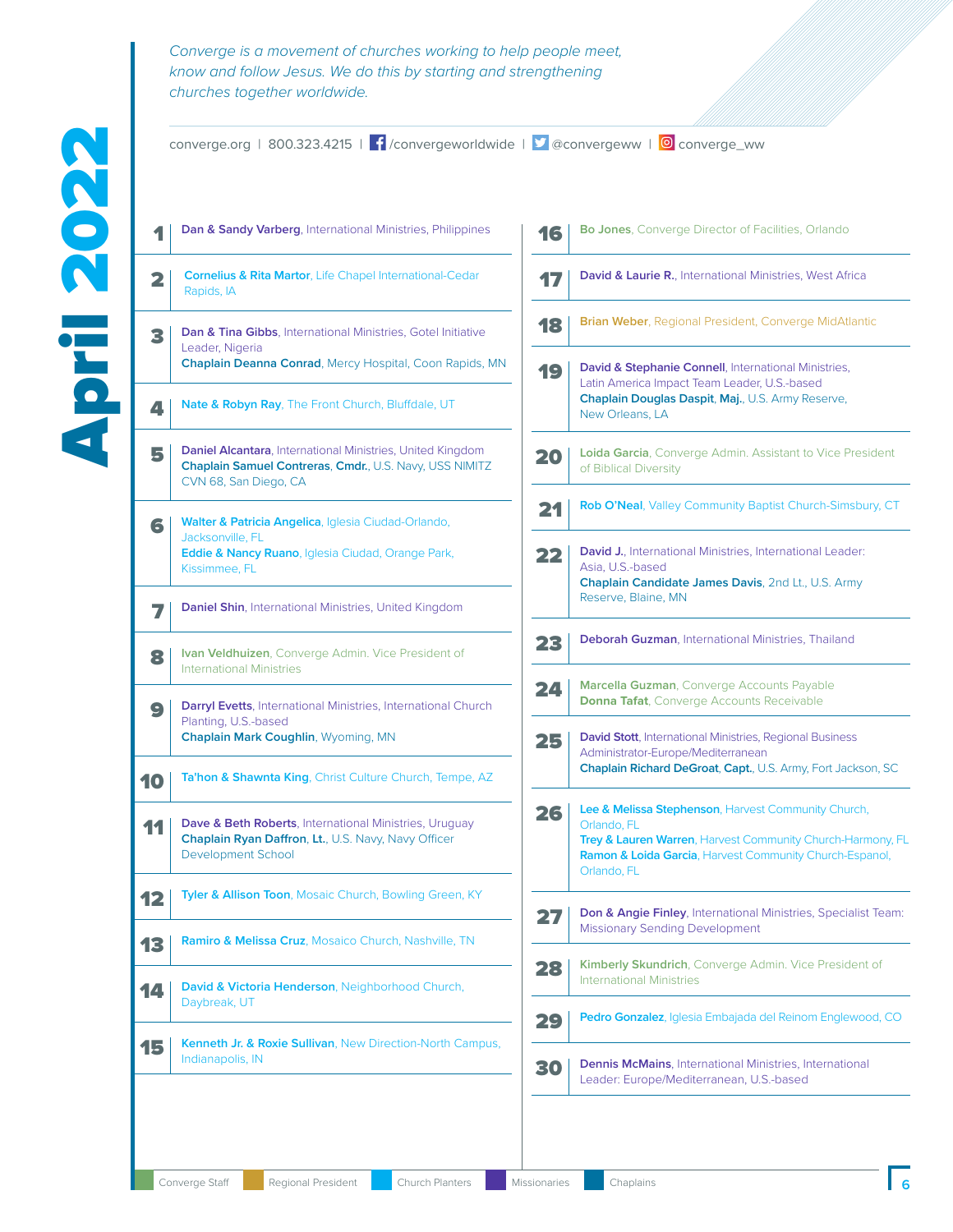converge.org | 800.323.4215 |  $\int$  /convergeworldwide |  $\int$  @convergeww | © converge\_ww 1 **Doug & Stephanie Lewis**, International Ministries, Cameroon 2 **Abimael & Damaris Nunez**, Redeemer's Church-Latino, Reedley, CA **3** Justin & Chrisy Kendrick/Mike & Kelli McDonald, Vox Church-New Britain, CT **Matt DeCiccio**, Vox Church-Springfield, MA **Alex Tucker**, Vox Church–Stamford, CT **Rockey Hedrick**, Vox Church-Worcester, MA 4 **Elijah & Jessica Brook**, International Ministries, United Kingdom **Chaplain Matthew Deitner**, **Capt.**, U.S. Army National Guard, 834th Aviation Support Battalion & Union Gospel Mission Twin Cities, St Paul, MN **5 Maxwell & Tonya Clark**, LifePoint Church, Spring, TX 6 **Alisha O'Daniel**, International Ministries, United Kingdom 7 **Rick & Sally Barreyro**, San Diego Christian Fellowship-The Filipino Community, San Diego, CA 8 **Eri Kobayashi**, International Ministries, Japanese, U.S.-based **Chaplain David Deppmeier**, **Col.**, U.S. Army, Tripler Army Medical Center, Regional Health Command, Honolulu, HI **9 Lee Stephenson**, Converge Vice President of Church Planting **10 Geoff**, International Ministries, Great Sea Initiative Leader, U.S.-based **11** Brett Yazzie, International Ministries, Navajo, U.S.-based **Chaplain Abraham Dispennette**, **Capt.**, U.S. Army National Guard, Milwaukee, WI **12 B. & K.**, International Ministries, Southeast Asia **Chaplain Christopher Eidson**, Children's Healthcare of Atlanta, Atlanta, GA 13 **Helari Puu**, International Ministries, Estonia **14** | Howie Sell, Converge Director of Information Technology 15 **Ian Smith**, International Ministries, Japan **16 Renita Lim**, Converge Admin. Vice President of Church Planting **17** J. & J. B., International Ministries, Turkish and Kurds, U.S.-based **Chaplain Candidate Hunter Ernst**, **2nd Lt.**, U.S. Army Reserve, Littleton, CO 18 **Mark Bjorlo**, Regional President, Converge North Central 19 **Jacob & Leah Langstaff**, International Ministries, United Kingdom **20 Mickey Seward**, Converge Director of Communications 21 **Philip and Betsy Barr**, Knoxville International Church, Knoxville, TN **22 Dustin & Melissa Leland**, International Ministries, Thailand 23 **Joshua & Rachel Young**, Redeeming Hope Church, Clarksville, TN **24 Hai Ding**, Converge Programmer CRM Manager 25 **Kody & Jessica Woodward**, Renovation Church, Gallatin, TN **26 Eleanor Baxter**, International Ministries, unassigned **Chaplain Benjamin Frank**, **Capt.**, U.S. Army, 51st Expeditionary Signal Battalion, Joint Base Lewis-McChord, WA **27** Mark Katzenberger, Transform Church, Andover, MN **28** Ash Padharia, Converge Technical Specialist 29 **Caleb Richardson**, Radiant Matsu-Valley, Fairbanks, AK **30 Drew & Sarah Robertson**, International Ministries, Middle East **Chaplain Candidate Christian Garcie**, **2nd Lt.**, U.S. Army Reserve, Great Falls, MT **31 Kyle Nelson**, The River Church, Tacoma, WA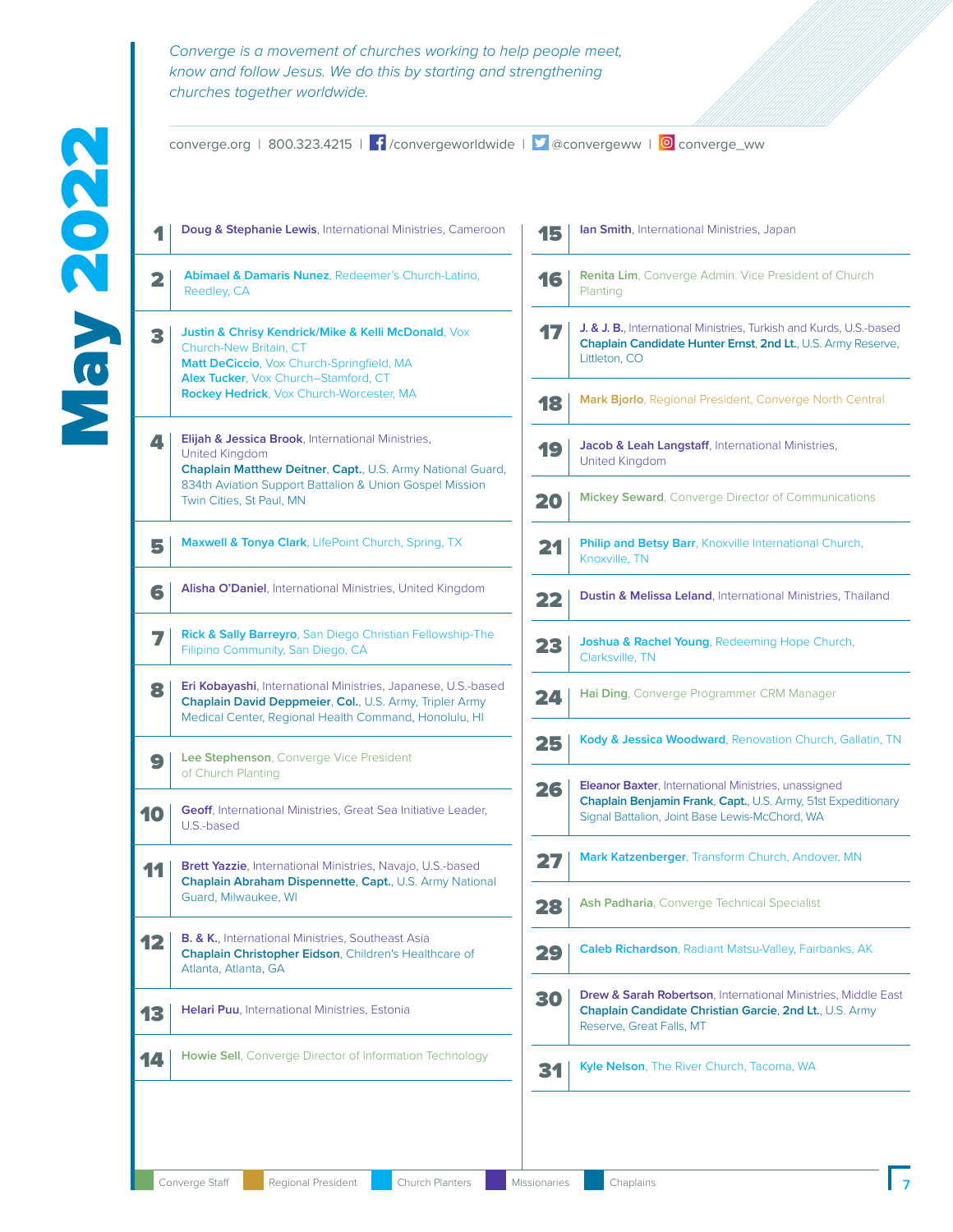|    | Converge is a movement of churches working to help people meet,<br>know and follow Jesus. We do this by starting and strengthening<br>churches together worldwide. |    |                                                                                                                                                  |
|----|--------------------------------------------------------------------------------------------------------------------------------------------------------------------|----|--------------------------------------------------------------------------------------------------------------------------------------------------|
|    | converge.org   800.323.4215   $\int$ / convergeworldwide   $\blacktriangleright$ @convergeww   © converge_ww                                                       |    |                                                                                                                                                  |
|    | Drew & Jane, International Ministries, Spice Islands Initiative<br>Leaders, South Asia                                                                             | 16 | Marlan Mincks, Converge Director of Church Development<br>Terri Mincks, Converge Admin. Assistant to Church Planting<br><b>Assessment Center</b> |
|    | Jami Strandberg, International Ministries, Mexico<br>Chaplain Jonathan Goertz, Wilmington, DE                                                                      | 17 | JJ & Melissa Alderman, International Ministries, 6 Degree<br>Initiative Leaders, Togo                                                            |
| 3  | Jane Fischer, International Ministries, Japan                                                                                                                      |    | Chaplain Candidate Stephen Haley, U.S. Army Reserve,<br>Lynchburg, VA                                                                            |
| Д. | Cody Weckerly, Harvest Plains Church, Casselton, ND                                                                                                                | 18 | Tim Ponzani, Regional President, Converge Northeast                                                                                              |
| 5  | Jeff & Barb Chapman, International Ministries, Japan<br>Chaplain Michael Golay, Maj., U.S. Air Force Reserve, Jordan, MN                                           | 19 | Joanna P., International Ministries, Asia<br>Chaplain Lois Hare, Sharp Chula Vista Medical Center,<br>Chula Vista, CA                            |
| 6  | Richard & Mandy Alonzo, Bridgetown Church, Little Rock, AR                                                                                                         | 20 | Shay & Robyn Wood, Mercyhill Church, Lake Worth, TX                                                                                              |
|    | Russell Johnson, The Pursuit NW, Snohomish, WA                                                                                                                     | 24 | Joel Wright, International Ministries, Diaspora, U.S.-based                                                                                      |
|    | Scott & Kayleigh Martin, Everlast Church, Traverse City, MI                                                                                                        | 22 | <b>Chaplain Gary Heinke, Geisinger Health System and Blooms-</b>                                                                                 |
| 9  | Jerry Schommer, International Ministries, U.S. Engagement<br>Team-Dir. of Church Planting Partnerships                                                             | 23 | burg Hospital, Danville, PA<br>Joey & Carol Mimbs, International Ministries,                                                                     |
| 10 | Greg & Kate McKinney, Glory Church, Kansas City, MO                                                                                                                | 24 | Member Care Team<br>Kevin & Brooke Llanos, Redemption Hill Community Church,                                                                     |
| 11 | Jim & Lisa Black, International Ministries, International<br>Leader: Africa, U.S.-based                                                                            |    | Madera, CA                                                                                                                                       |
|    | Chaplain Michael Gruber, St. Cloud VA Health Care System,<br>St. Cloud, MN                                                                                         | 25 | Chaplain Michael Herzog, Federal Correctional Institution,<br>Sandstone, MN                                                                      |
| 12 | Charley & Nichole Dever, Hope Church, Knoxville, TN                                                                                                                | 26 | <b>Alberto &amp; Ilga Melo</b> , Iglesia Cristiana St. Croix, Baldwin, WI                                                                        |
|    | Jim & Lynn Jarman, International Ministries, Sweden                                                                                                                | 27 | Michael & Melissa Odom, Journey Church, Yuma, AZ                                                                                                 |

13 **Jim & Lynn Jarman**, International Ministries, Sweden **Chaplain Candidate Robert Guidry**, 2nd Lt. U.S. Army Reserve, Anderson, IN

**14 Marshall & Wesley Gallagher**, Hope Community Church, Nashville, TN

**15** Jimmy Smith, International Ministries, U.S. Engagement Team-Church Mobilization Specialist

**28 Dennis Davis**, The Dwelling Place Church, Brentwood, CA 29 **John & Kathie Pederson**, International Ministries, Diaspora, U.S-based

**30** Chase Hill, Gospel Life Church, Wichita, KS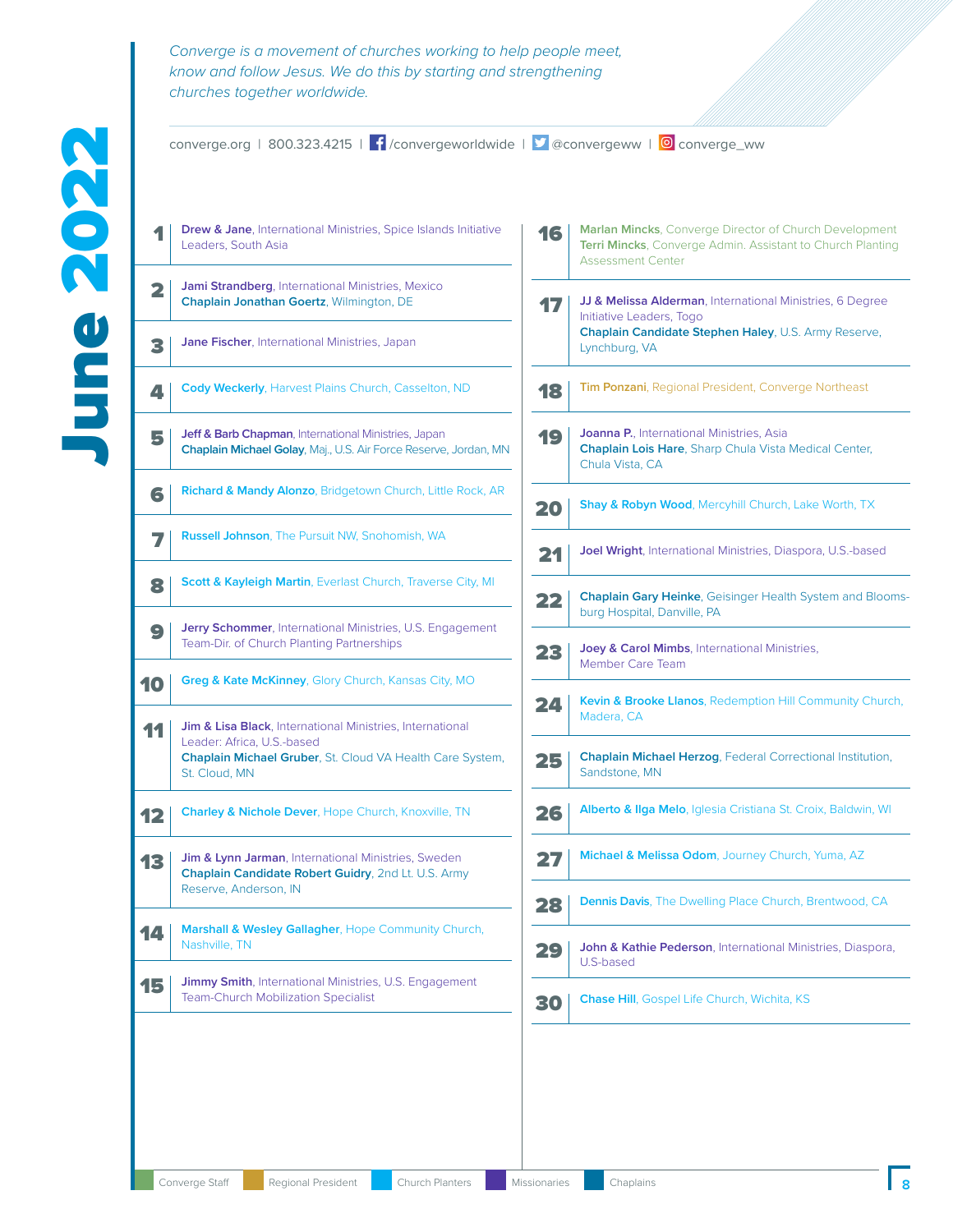converge.org | 800.323.4215 |  $\int$  /convergeworldwide |  $\int$  @convergeww | © converge\_ww

1 John & Elaine Mehn, International Ministries, Asia Impact Team, U.S.-based

**2 Ray & Julie Kwon**, Camarillo All Nations Church, Camarillo, CA

**3** John & Janet Baxter, International Ministries, Specialist Team: Dir. of Diaspora Initiatives, U.S.-based **Chaplain Michelle Hienz**

**A.** Nate Hettinga, Regional President, Converge Northwest

**5** John & Karen Ames, International Ministries, Sub-Saharan Africa Impact Team Leader, U.S.-based

**6** Jonathan & Samantha Kragel, Mission Grove Church, Phoenix, AZ

7 **Joey & Carol Anne Bilbrey**, Desert Rock Church, Florence, AZ

8 **Rick Martinez**, Echo Church, Philadelphia, PA

**9** John & Lori DeCleene, International Ministries, Mobilization Team, Monthly Deployment Advisors

**10 Gavin & Nicole Papit**, Tribes Church, Argyle, TX

11 John & Lucy Helveston, International Ministries, Sweden **Chaplain Jason Hohnberger**, **Maj.**, U.S. Army, GSB, 5th Special Forces Group, Fort Campbell, KY

12 **Thuong N. Le and Quyen T. Tran**, Vietnamese Converge Mission, Huntington Beach, CA

13 **John Douglas**, International Ministries, United Kingdom

**14 Mark & Andrea Pavola**, Hope City Church, Duluth, MN

15 **John Nargan**, International Ministries, International Leader: North America, U.S.-based **Chaplain Richard Hollinger**, **Lt.**, U.S. Navy, Fort Belvoir Community Hospital, Fort Belvoir, VA

| 16 | Casey & Jen Schifelbine, Hub Life Church, Marshfield, WI                                                                                                                    |
|----|-----------------------------------------------------------------------------------------------------------------------------------------------------------------------------|
| 17 | Lemuel & Brittany Martinez, International Ministries, Poland                                                                                                                |
| 18 | <b>Jonathan Waller, Renewed Life Church, Sumner, WA</b>                                                                                                                     |
| 19 | <b>John Wright, International Ministries, Mobilization Team,</b><br>Coaching Catalyst and MD&A Director                                                                     |
| 20 | Marvin & Deborah Jackson, River of Life-Palm Bay, FL                                                                                                                        |
| 21 | <b>Chaplain Melbourne Howerton, Capt., U.S. Army, 1st Battal-</b><br>ion 94th Field Artillery Regiment                                                                      |
| 22 | <b>Dr. Bruce Hopler, Converge Vice President of</b><br>Church Strengthening                                                                                                 |
| 23 | <b>Kaytlyn Douglass</b> , International Ministries, United Kingdom<br><b>Chaplain Virgil Iverson</b>                                                                        |
| 24 | Jonathan & Erin Mathews, International Ministries, Southern<br>Cone Initiative Leader, Brazil<br><b>Chaplain Robert Kenagy, Metropolitan State Hospital,</b><br>Norwalk, CA |
| 25 | <b>Jenna Houk, International Ministries, United Kingdom</b><br><b>Chaplain Lawrence Kittle, Lt. Col., Bureau of Prison, FCC</b><br>Florence, Florence, CO                   |
| 26 | <b>Jordan Bayer</b> , Converge HR Benefits Administrator                                                                                                                    |
| 27 | <b>Josh &amp; Kelly Allen, Hope Colorado Springs,</b><br>Colorado Springs, CO                                                                                               |
| 28 | <b>Tania Martin, International Ministries, Converge</b><br>Director of Mobilization                                                                                         |
| 29 | <b>Thomas &amp; Shannon Clinkscale, The Chapel Downtown,</b><br>Winchendon, MA                                                                                              |
| 30 | Robyn Alston, International Ministries, Admin. Assistant<br>to the Director of Mobilization                                                                                 |
| 31 | Ed & Becky Jumper, Greater Love Outreach Church,<br>Gainesville, GA                                                                                                         |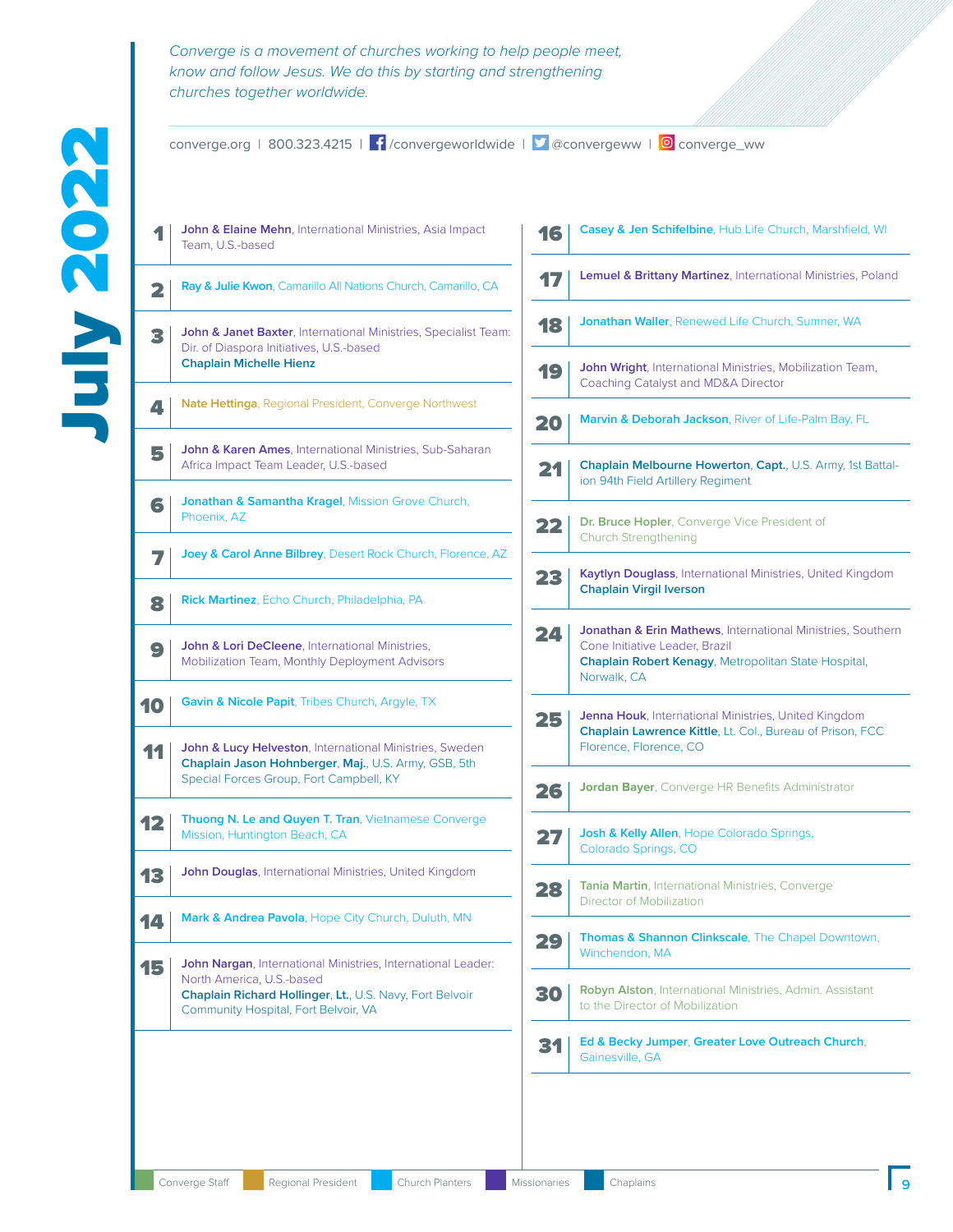converge.org | 800.323.4215 |  $\int$  /convergeworldwide |  $\int$  @convergeww | © converge\_ww

**1** Jonathan & Rebeka Watson, International Ministries, United Kingdom **2** Jonathan Walterhouse, International Ministries, U.S. Engagement Team, Deaf Ministry 3 **Josh Freeman**, International Ministries, Togo **Chaplain John Knipp**, Lt., U.S. Navy, Japan **4 Jeffrey Lowery**, International Ministries, International Missions Mobilization Specialist 5 **Kalley Fosso**, International Ministries, United Kingdom 6 **Twanna Henderson**, Director of Converge Bridge Network **7 Ken & Debbie Milhous**, International Ministries, Japanese, U.S.-based **Chaplain Philip Lang**, Bureau of Prison 8 **Matt Shull**, City Lift Church, Oakland Park, FL 9 **Bernie Bernado**, Crosswinds, Portland, OR 10 **Ken & Emmy Lippold**, Christ Church Los Angeles, CA 11 **Kevin McGhee**, International Ministries, Director of U.S. Engagement Team **Ann McGhee**, International Ministries, Mobilization Team, Director of Training **12 Paul & Kasha Foster**, Source Connection, Rock Hill, SC 13 **Kristen**, International Ministries, Europe **Chaplain Joseph Ledger**, **Maj.**, U.S. Army Reserve, 3rd Brigade 95th Training Division (IET), Fort Sill, OK **14 Darius Brown**, Christ Baptist Church of Delaware, Wilmington, DE **15 Ben & Joyce**, International Ministries, Moroccans, U.S.-based

| 16  | Kyle & Matilda Tromanhauser, International Ministries,<br>Germany<br>Chaplain Davy Lee, Lt. Cmdr., U.S. Navy Reserve, Omaha, NE                                                                 |
|-----|-------------------------------------------------------------------------------------------------------------------------------------------------------------------------------------------------|
| 17  | <b>Emmanuel &amp; Rebecca Favor, The Connect Church, Pearland, TX</b>                                                                                                                           |
| 18  | <b>Larry &amp; Mary Caldwell</b> , International Ministries, Specialist<br>Team: Senior Missiologist, U.S-based<br><b>Chaplain Burke Lindvall</b> , Lake Region Healthcare, Fergus<br>Falls, MN |
| 19  | <b>Larry Taylor, International Ministries, U.S.-based</b><br>Chaplain Andrew Z. Lowe, Capt., U.S. Army National Guard, WA                                                                       |
| 20  | <b>Jim Capaldo, Regional President, Converge Heartland</b>                                                                                                                                      |
| 21  | Launa M., International Ministries, South Asia<br><b>Chaplain Mark Coughlin, Fairview Lakes Regional Medical</b><br>Center, Wyoming, MN                                                         |
| 22  | Ryan & Nicole Olson, The Rock Community Church, Mellen, WI                                                                                                                                      |
| 23  | Lee & Regina Bloch, International Ministries, Brazil<br>Chaplain Dale Marlowe, Lt. Col., U.S. Air Force, Armed<br>Forces Chaplains Board, Washington D.C.                                       |
| 24  | <b>Gregg Heinsch, Celebration Community Church-Saint Cloud, FL</b>                                                                                                                              |
| 25  | <b>Isaac Vineyard</b> , College Creek Church, Annapolis, MD                                                                                                                                     |
| 26  | <b>Kevin &amp; Anna Trivits</b> , The Well, Greenwood, DE                                                                                                                                       |
| 27  | <b>Joshua &amp; Shelli Robertson, City Church-Salt County, FL</b>                                                                                                                               |
| 28  | Joshua Nicholson, Converge Graphic Designer &<br><b>Video Production</b>                                                                                                                        |
| 29  | <b>Dwight &amp; Krystal James, Total Life Church, Wesley Chapel, FL</b>                                                                                                                         |
| 30  | Jonathan & Amber Herron, Life Church-Bay City, Essexville, MI/<br>Life Church-Saginaw, MI                                                                                                       |
| C41 | <b>Ray &amp; Yamila Romprey, House of Faith, Hayward, CA</b><br>Chaplain Nicolas Matchefts, Presbyterian Homes and<br>Services, Hospice Chaplain, Roseville, MN                                 |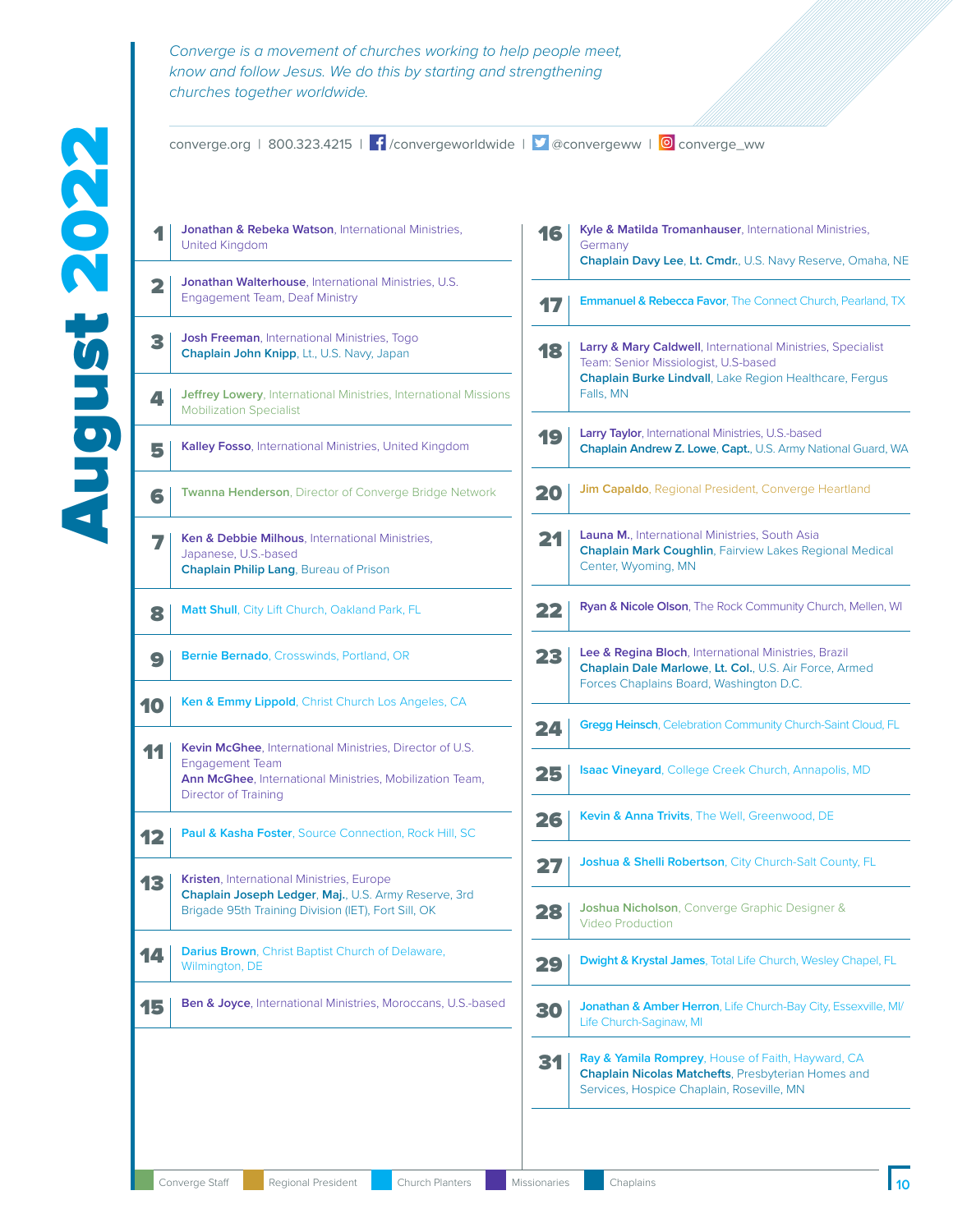converge.org | 800.323.4215 |  $\int$  /convergeworldwide |  $\int$  @convergeww | © converge\_ww

| <b>Logan &amp; Kelly Erickson</b> , International Ministries, Zambia                                                                                        |
|-------------------------------------------------------------------------------------------------------------------------------------------------------------|
| <b>Clint Highfill</b> , Transformation Church, Hagerstown, MD                                                                                               |
| <b>Lydia S., International Ministries, Muslims, U.S.-based</b>                                                                                              |
| <b>Sammy &amp; Loretta Ortiz, Young Entrepreneurial Students</b><br>(Y.E.S.), Lawrenceville, GA                                                             |
| Kevin & Alisha Greene, ConnectUs Church, Lancaster, PA                                                                                                      |
| <b>Chaplain Seth P. McCormick, Carilion Clinic Hospice,</b><br>Roanoke, VA                                                                                  |
| Mao & Phoenix, International Ministries, Hui Initiative<br>Leaders, Asia                                                                                    |
| Tyler & Kendra Yoder, Garden City Church, Richmond, VA                                                                                                      |
| Mark Boggess, International Ministries, Asia Impact Team,<br>U.S.-based                                                                                     |
| <b>Jayson Wittrup, Faith Baptist Fellowship West, Sioux Falls, SD</b>                                                                                       |
| Mary Larsen, International Ministries, Thailand                                                                                                             |
| <b>Mike &amp; Murf Gaston, International Ministries,</b><br><b>Member Care Team</b>                                                                         |
| Mary Larson, International Ministries, Member Care Team                                                                                                     |
| <b>Kathryn Craig</b> , Converge Event & Guest Services Coordinator                                                                                          |
| <b>Chaplain Eren McNeal, Capt., U.S. Army, 4th Brigade Support</b><br>Battalion, 1st Stryker Brigade Combat Team, 4th Infantry<br>Division, Fort Carson, CO |
| Paul Mitton, Regional President, Converge Rocky Mountain                                                                                                    |
|                                                                                                                                                             |
|                                                                                                                                                             |
|                                                                                                                                                             |

|    | Mike & Samya J., International Ministries, Muslims, U.S.-based                                                                                                                             |  |
|----|--------------------------------------------------------------------------------------------------------------------------------------------------------------------------------------------|--|
| 18 | <b>Barb Wright, Converge Retirement Plant Specialist</b><br>Jennifer LoGalbo, Converge Retirement Plan Assistant                                                                           |  |
| 19 | <b>Rachel Farugue, Director of Development for International</b><br><b>Ministries</b>                                                                                                      |  |
| 20 | Chaplain Peter R. Moseman, Capt., U.S. Army Reserve,<br>647th Regional Support Group, Wichita, KS                                                                                          |  |
| 21 | Missionary 207994, International Ministries, Middle East                                                                                                                                   |  |
| 22 | Randall Anderson, Virginia Hills Church, Woodstock, VA                                                                                                                                     |  |
| 23 | <b>Missionary 210487</b> , International Ministries, Middle East                                                                                                                           |  |
| 24 | S. Ibrahim, International Ministries, Europe/Mediterranean<br>Impact Team, U.S.-based                                                                                                      |  |
| 25 | Chaplain Harlan Moss, Sioux Falls. SD<br>Chaplain Candidate Nathan R. Mudd, 2nd Lt., U.S. Army<br>Reserve, New Brighton, MN                                                                |  |
| 26 | Chaplain Jeffrey Nelson, Capt., U.S. Army National Guard,<br>Grays Lake, IL<br>Chaplain Candidate Brett Newman, Capt., U.S. Army, 4/3rd<br>Special Forces Group (Airborne), Fort Bragg, NC |  |
| 27 | <b>Eugene &amp; Cassandra Jackson</b> , The Ship Church, Antioch, CA                                                                                                                       |  |
| 28 | Missionary 180412, International Ministries, Middle East                                                                                                                                   |  |
| 29 | Chaplain Matthew O'Brien, Maj., U.S. Army Reserve, UCSF<br>Medical Center, San Francisco, CA<br>Chaplain lan Olson, Capt., U.S. Army Reserve, Minneapolis, MN                              |  |
| 30 | Chaplain Kyle J. Otto, 1st Lt., U.S. Army National Guard, White<br>Bear Lake, MN                                                                                                           |  |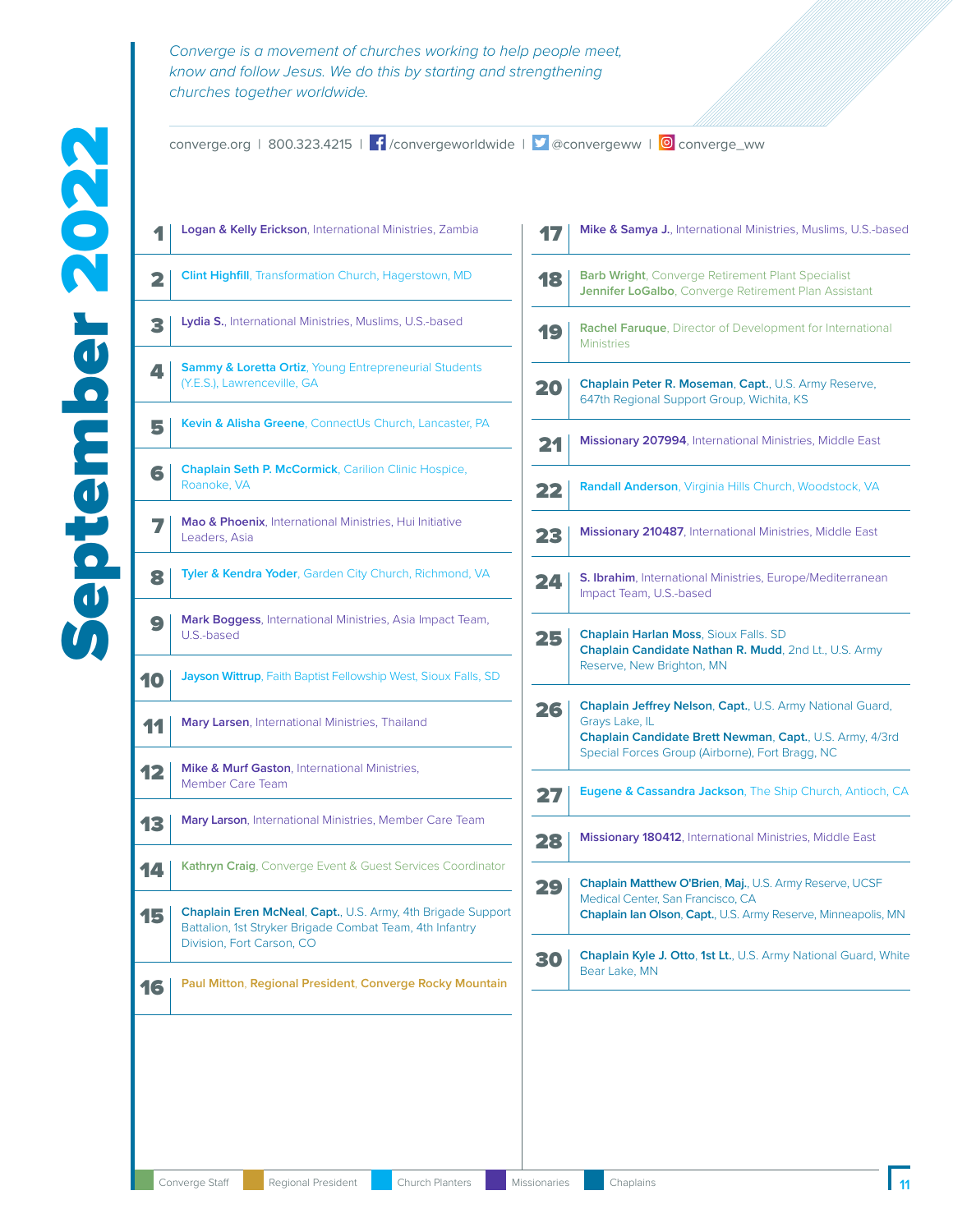converge.org | 800.323.4215 |  $\int$  /convergeworldwide |  $\int$  @convergeww | © converge\_ww **Nate & Jendi Korpi**, International Ministries, Panama **Chaplain Peter Owens**, **Capt.**, U.S. Army National Guard, 1225 Support Battalion, Detroit, MI **Chaplain Michael Pauls**, **Lt. Col.**, U.S. Army, 200 Military Police Command, Fort Meade, MD **Neil Moyer**, International Ministries, U.S. Engagement Team **Chaplain Candidate David B. Peterson**, **2nd Lt.**, U.S. Army National Guard, 641st Troop Command Battalion, Madison, WI **Chaplain Chuck Price**, San Diego & El Cajon Police Department, San Diego, CA **Oliver & Karissa Haumann**, International Ministries, Cameroon **Don & Dori Willeman**, The Quechee Church, Quechee, VT **P & H. Vargas**, International Ministries, Poland **Dennis Karp**, Son of David Congregation, Derwood, MD **P & H. H.**, International Ministries, South Asia **Chaplain James Ragain**, **Lt. Cmdr.**, U.S. Navy, First Coast Guard, Boston, MA Charles Butler & Steve Mason, Hope Church, Chicago, IL **Karina Nelson**, International Ministries, Member Care Team **Paul & Ana Hill**, International Ministries, Argentina Chaplain Mari Rogers, Sanford Medical Center, Sioux Falls, SD Missy, International Ministries, Ministry Specialist Team-Deaf Ministry **Paul Dreessen**, International Ministries, Costa Rica

| 17 | <b>Dennis &amp; Lakesha Spears, World Shakers Church,</b><br>Lawrenceville, GA                                                                                    |
|----|-------------------------------------------------------------------------------------------------------------------------------------------------------------------|
| 18 | <b>Chaplain Nathaniel Robinson</b>                                                                                                                                |
| 19 | Sergiu & Victoria M., International Ministries, Eastern Europe                                                                                                    |
| 20 | Sheri Johnson, Converge CRM Specialist & Technology Trainer                                                                                                       |
| 21 | Rick & Myla Berry, International Ministries, Thailand Initiative<br>Leader, Philippines                                                                           |
| 22 | Chaplain Tamara Rowe, Capt., U.S. Air Force, Joint Base<br>Pearl Harbor-Hickam, Hickam, HI<br>Chaplain Gary Schneider, Saint Therese of New Hope,<br>New Hope, MI |
| 23 | Roman & Emily C., International Ministries, Eastern Europe                                                                                                        |
| 24 | Ryan & Kristen O'Leary, International Ministries, Quechua<br>Initiative Leader, U.S.-based                                                                        |
| 25 | Joyce Fleck, International Ministries, Thailand                                                                                                                   |
| 26 | Chaplain Candidate Benjamin Sepulveda, 2nd Lt., U.S.<br>Army Reserve, 13th Psychological Operations Battalion, New<br>Richmond, WI                                |
| 27 | Mark & Marty Allen, Pursuit Community, Mounds View, MN                                                                                                            |
| 28 | <b>Chaplain Ryan Sey, Rady Children's Hospital, San Diego, CA</b>                                                                                                 |
| 29 | <b>Chaplain Steve Sexton, Veterans Administration, Tennessee</b><br>Valley Health Care System, Franklin, TN                                                       |
| 30 | <b>Chaplain Bob Skjegstad, Valley Hope of Wichita, Wichita, KS</b>                                                                                                |
| 31 | Chaplain Jeffrey Stewart, Minneapolis Police Chaplain<br>Corps, Minneapolis, MN                                                                                   |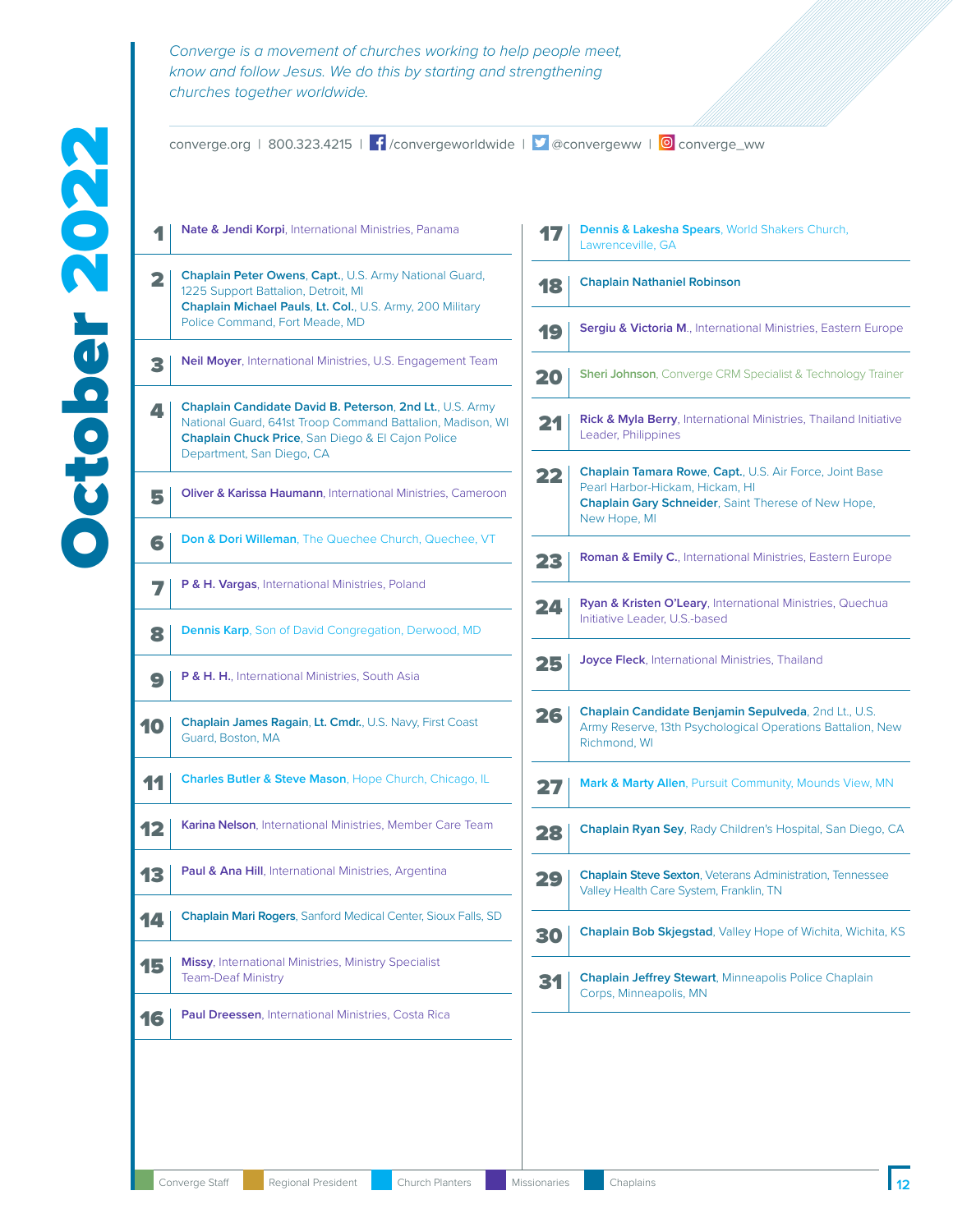| Converge is a movement of churches working to help people meet. |
|-----------------------------------------------------------------|
| know and follow Jesus. We do this by starting and strengthening |
| churches together worldwide.                                    |
|                                                                 |
|                                                                 |

| <b>Samantha O., International Ministries, Asia</b>                                                                                                                                                 |                                                                                                                                                                                                                                                                                                                                                                             | Chaplain Shane Van Dorin, Veterans Administration,<br>15<br>Nebraska Western Iowa Health Care System, Omaha, NE<br>Chaplain Christopher Van Inwagen, Veterans Administration, |
|----------------------------------------------------------------------------------------------------------------------------------------------------------------------------------------------------|-----------------------------------------------------------------------------------------------------------------------------------------------------------------------------------------------------------------------------------------------------------------------------------------------------------------------------------------------------------------------------|-------------------------------------------------------------------------------------------------------------------------------------------------------------------------------|
| Chaplain David Stimes, Maj., U.S. Army National Guard,<br>Joint Force Headquarters, Rapid City, SD                                                                                                 |                                                                                                                                                                                                                                                                                                                                                                             | VA Medical Center, Denver, CO                                                                                                                                                 |
| Ground Operations Wing, Moody Air Force Base, GA                                                                                                                                                   | 16                                                                                                                                                                                                                                                                                                                                                                          | Dr. Harold Lewis, Converge Vice President of<br><b>Biblical Diversity</b>                                                                                                     |
| <b>Josh Holland, Downtown Mission Church-Merrill, WI</b>                                                                                                                                           | 17                                                                                                                                                                                                                                                                                                                                                                          | Steve & Amanda Bialy, International Ministries,<br><b>United Kingdom</b>                                                                                                      |
| Taylor & Marci James, International Ministries, Togo                                                                                                                                               | 18                                                                                                                                                                                                                                                                                                                                                                          | Jason & Sarah Strand/Nate & Brittny Larson, Eagle Brook                                                                                                                       |
| <b>Sarah Adams, International Ministries, Thailand</b>                                                                                                                                             |                                                                                                                                                                                                                                                                                                                                                                             | Church-Lakeville, MN<br>Steve & Jolene Whicker, Eagle Brook Church-Rochester, MN<br>David Nithang, Eagle Brook Church-Ham Lake, MN                                            |
| Chaplain Elizabeth Svoboda, Life Care Center of South Hill,<br>Puyallup, WA                                                                                                                        |                                                                                                                                                                                                                                                                                                                                                                             | Michael & Marlene Emmert, Eagle Brook Church-Wyzata,<br>Plymouth, MN                                                                                                          |
| <b>Chaplain Gerald Swanson, Scripps Mercy Hospital,</b><br>San Diego, CA                                                                                                                           | 19                                                                                                                                                                                                                                                                                                                                                                          | Steve & Barbara Wilkinson, International Ministries,<br>Asia Impact Team                                                                                                      |
| Phong Nguyen, Unity Fellowship, Fountain Valley, CA                                                                                                                                                | 20                                                                                                                                                                                                                                                                                                                                                                          | Gabriel Vargas, El-Shaddai Community Church, Burlington, WI                                                                                                                   |
| Chaplain Jesse Sykes, Capt., U.S. Army National Guard,<br>San Diego, CA<br>Chaplain Jeremy J. Taylor, Capt., U.S. Army Reserve, Iraq                                                               | 21                                                                                                                                                                                                                                                                                                                                                                          | <b>Steve &amp; Carol Smith, International Ministries, Ivory Coast</b><br>Chaplain John Verdugo, Maj., U.S. Army, Fort Wainwright, AK                                          |
| Ashley Siler, International Ministries, Togo                                                                                                                                                       | 22                                                                                                                                                                                                                                                                                                                                                                          | Joel & Keri Johnson, Westwood Community Church-Bush<br>Lake, Bloomington, MN                                                                                                  |
| Jeshua & Kaitlyn Moore, International Ministries, Togo                                                                                                                                             | 23                                                                                                                                                                                                                                                                                                                                                                          | Steve & Debra Rowe, International Ministries,<br>Director of Member Care                                                                                                      |
| William & Elizabeth Nicoleti, International Ministries, Brazil                                                                                                                                     | 24                                                                                                                                                                                                                                                                                                                                                                          | <b>THANKSGIVING</b>                                                                                                                                                           |
| Chaplain Mark Thompson, Lt. Col., U.S. Army National Guard,<br>682nd Engineer Battalion, Willmar, MN<br>Chaplain Danny Tomlinson, Community Hospice of Texas,                                      | 25                                                                                                                                                                                                                                                                                                                                                                          | Brad & Ann Brucker, EPIC House Church, Sherwood, OR                                                                                                                           |
|                                                                                                                                                                                                    | 26                                                                                                                                                                                                                                                                                                                                                                          | <b>Bruce Sumner, Regional President, Converge Southwest</b>                                                                                                                   |
|                                                                                                                                                                                                    | 27                                                                                                                                                                                                                                                                                                                                                                          | Steve & Nopaluck Cable, International Ministries, Thailand                                                                                                                    |
| United-Albertville, MN<br>Ben & Ana Saffrin, Free Grace United-Minneapolis Downtown, MN                                                                                                            | 28                                                                                                                                                                                                                                                                                                                                                                          | Badr Rhomri & Elsy Afif, Real Hope Church, Skokie, IL                                                                                                                         |
| Mike Curtis, Free Grace United-Brooklyn Park, MN<br>Mike Curtis, Free Grace United-Minneapolis North, MN                                                                                           | 29                                                                                                                                                                                                                                                                                                                                                                          | Bob & Carol Marsh, International Ministries, Europe/<br>Mediterranean Impact Team Leader, Poland                                                                              |
| Silas & Becky Austin, Free Grace United-Monticello, MN<br>Brian & Kayli Sparks, Free Grace United-Princeton, MN<br>Michael & Jacqui Glenn, Free Grace United-St. Cloud Bilingual,<br>St. Cloud, MN |                                                                                                                                                                                                                                                                                                                                                                             | <b>Gloria Lopez</b> , Converge Project and Social Media Manager                                                                                                               |
|                                                                                                                                                                                                    | Chaplain Gerald M. Stout, Capt., U.S. Air Force, 93 Air<br>Fort Worth, TX<br>Stephanie Alderman, International Ministries, Togo<br><b>Eric &amp; Kelly Dykstra/Ben &amp; Ana Saffrin, Free Grace</b><br>Kevin & Annie Wilson, Free Grace United-Becker, MN<br>Jason & Tracy Keech, Free Grace United-Milaca, MN<br>Seth & Kimberly Hinrichs, Free Grace United-St. Paul, MN | 30                                                                                                                                                                            |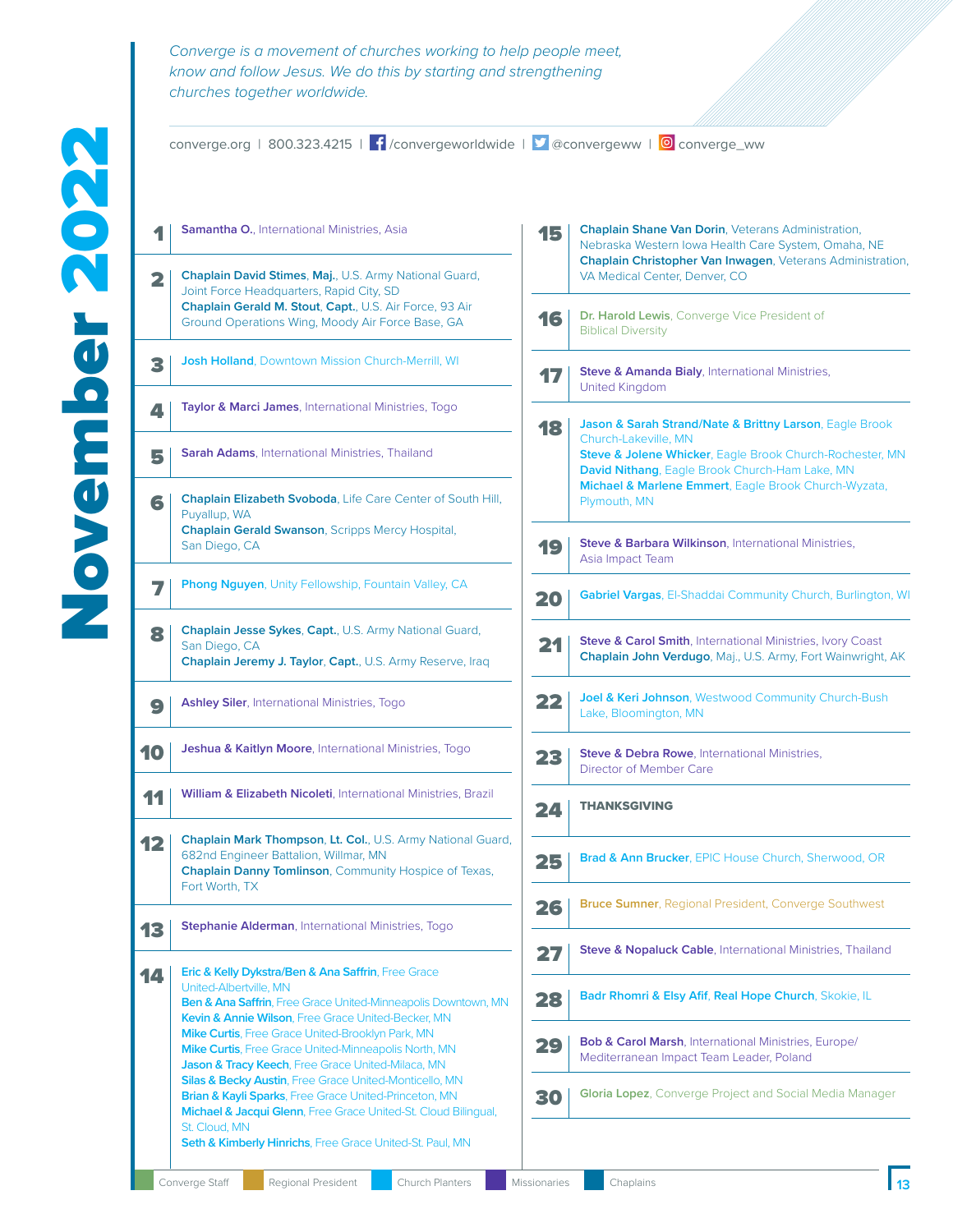converge.org | 800.323.4215 |  $\int$  /convergeworldwide |  $\int$  @convergeww | © converge\_ww **1** Ted and Nita Bukowski, International Ministries, Albania 2 **William Berg**, **New Hope Community**, Braham, MN **3** Thangi C., International Ministries, Asia **Chaplain Nathanael Whiteside**, Capt., U.S. Army, 1st Battalion, 5th Field Artillery, Fort Riley, KS **4** *Francisco & Mirla Pacheco*, Iglesia de Restauracion Palabra Viva-Fond du Lac, Green Bay, WI **5** Thom & Ellen Schotanus, International Ministries, Sub-Saharan Africa Impact Team, U.S.-based **6** Steve & Carole Treichler, Hope Community Church-Columbia Heights, MN 7 **Jonas & Abigail Brenneman**, International Ministries, Germany **Chaplain Michael Willard**, M Health Fairview St. John's Hospital, Maplewood, MN 8 **David & Becky Tilma**, Epikos Church-Mayfair Road, Wauwatosa, WI **9** Tim & Amy Moline, International Ministries, Sub-Saharan Africa Impact Team, U.S.-based 10 **Reza & Jamileh Pezeshkian**, Eternal King Church, Kenmore, WA **11** Tim & Bethany Spears, International Ministries, Philippines **Chaplain Scott Wilson**, Maj., U.S. Air Force National Guard, 183d Wing, Springfield, IL 12 **Jose Illapa**, Iglesia Cristiana Alfa y Omega, Minneapolis, MN 13 **Jon & Barb Terrill**, International Ministries, United Kingdom 14 **Chaplain Tyler Wilterding**, **Maj.**, U.S. Army National Guard, 92nd Troop Command, Lincoln, NE **15** Tim & Mary Sue A., International Ministries, West Africa

| 16 | <b>Carleton Birch, Converge Chaplain Endorser</b>                                                                                                                                                                               |
|----|---------------------------------------------------------------------------------------------------------------------------------------------------------------------------------------------------------------------------------|
| 17 | <b>Tim Nash, International Ministries, Mexico</b><br><b>Chaplain Linnea Winquist, Marianjoy Rehabilitation Hospital,</b><br>Wheaton, IL                                                                                         |
| 18 | <b>Grace Bible Church of Greater Grand Crossing, Chicago, IL</b>                                                                                                                                                                |
| 19 | <b>Nathan &amp; Brianna Meyers, Harvest Bible Church, Ewing, MO</b>                                                                                                                                                             |
| 20 | Todd & Karen Indehar, International Ministries, Thailand<br>Chaplain Nathan Witt, Maj., U.S. Army National Guard,<br>Cambridge, NE                                                                                              |
| 21 | <b>Tom &amp; Lee Castor</b> , International Ministries, Specialist Team:<br>Resource Support, U.S.-based<br>Chaplain Gregory S. Woodard, Lt. Cmdr., U.S. Navy,<br>Headquarters Battalion, 2nd Marine Division, Camp Lejeune, NC |
| 22 | <b>Chaplain Nathaniel Yates, Capt., U.S. Air Force Reserve,</b><br>Joint Base Andrews, Upper Marlboro, MD                                                                                                                       |
| 23 | <b>Phil &amp; Ligaya Peterson</b> , Anthem Church, Bellevue, WA                                                                                                                                                                 |
|    |                                                                                                                                                                                                                                 |
| 24 | <b>Maria Quintana,</b> Converge Admin Assistant to the President's<br><b>Office &amp; Chaplain Endorser</b>                                                                                                                     |
| 25 | <b>CHRISTMAS</b>                                                                                                                                                                                                                |
| 26 | Yana Osipenki, International Ministries, Poland                                                                                                                                                                                 |
| 27 | <b>Garat &amp; Kelsey Grant, Immersion Church, Mount Vernon, WA</b>                                                                                                                                                             |
| И. | <b>Barb Ehlers, International Ministries, U.S. Engagement Team</b>                                                                                                                                                              |
| 29 | <b>John &amp; Suzette Miller</b> , Impact Church, Dayton, TN                                                                                                                                                                    |
| 30 | <b>Will &amp; Katye Lowery</b> , International Ministries, United Kingdom                                                                                                                                                       |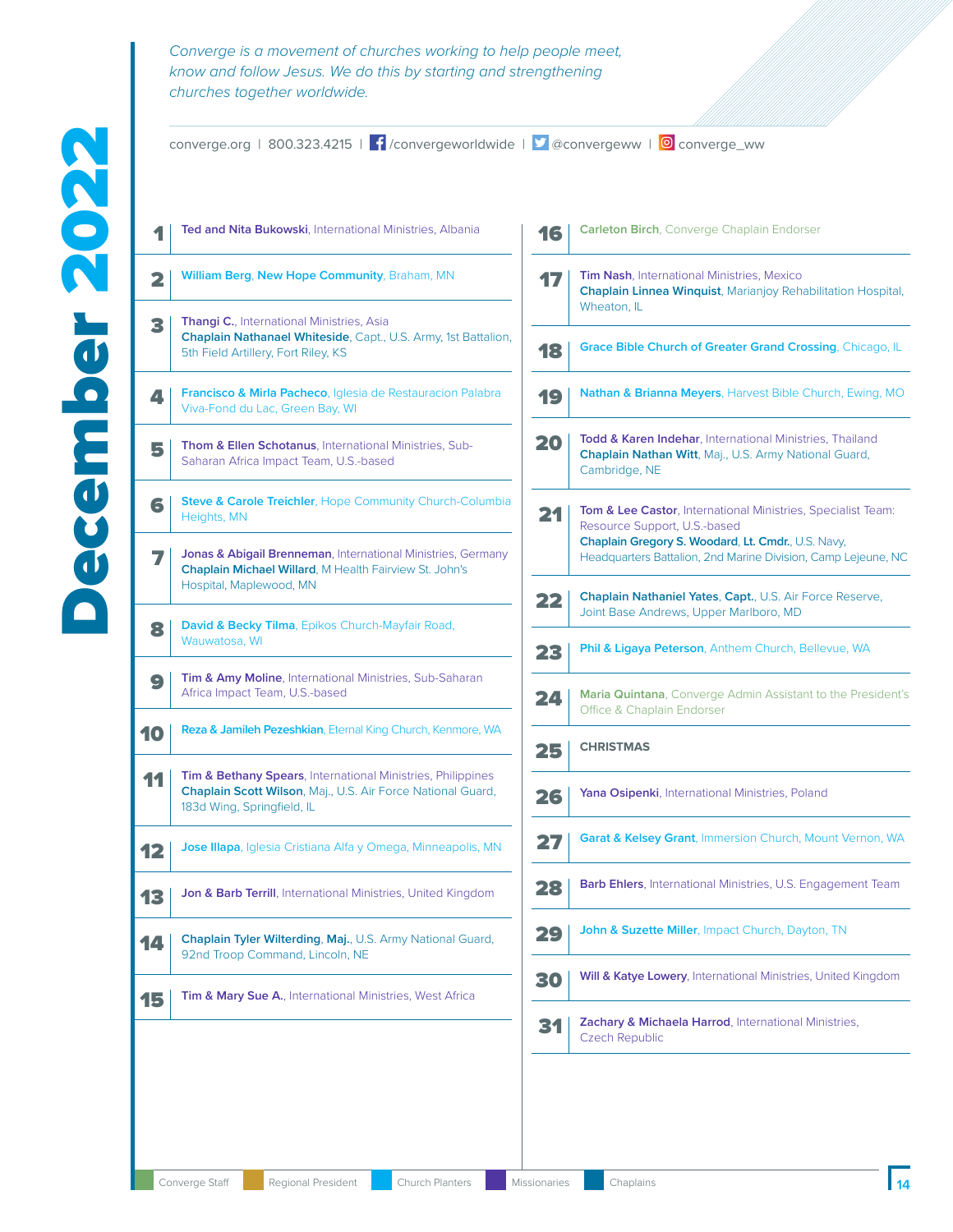converge.org | 800.323.4215 |  $\int$  /convergeworldwide |  $\int$  @convergeww | © converge\_ww

## Conferences

## **Unleash Conference**

The Unleash conference will help you unleash every ministry and leader in your church by giving them effective strategies, tools and new ways to connect people to Jesus that will impact generations for eternity. There will be workshops for Senior Leadership, Children's Ministry, Student Ministry, Worship & Creative Arts, Hospitality & Guest Services, Missions & Outreach, Women's Ministry, Church Planting & Multiplication, Communications and more.



unleashyourchurch.com

## **Reach Conference**

Attending the Converge Reach Conference will help you increase the effectiveness of your missions ministry so your church can make a greater kingdom impact in your own community and across the globe. You'll learn from great speakers, participate in dynamic breakout sessions, hear compelling stories and connect with other ministry leaders and missionaries.



converge.org/reach-conference

## **S2 Conference**

Come spend three days in Phoenix's beautiful East Valley for a refreshing and uplifting spiritual retreat. You'll learn from some of today's greatest church leaders while dreaming and strategically planning with your team.



S2con.com

### **Youth Conference**

YTH CON is a conference for high school students that blends the best of youth camp, conference and mission trip experiences. This combination creates a catalytic environment that moves beyond the "mountaintop moment" to building missional momentum within your youth group.



orlandoythcon.com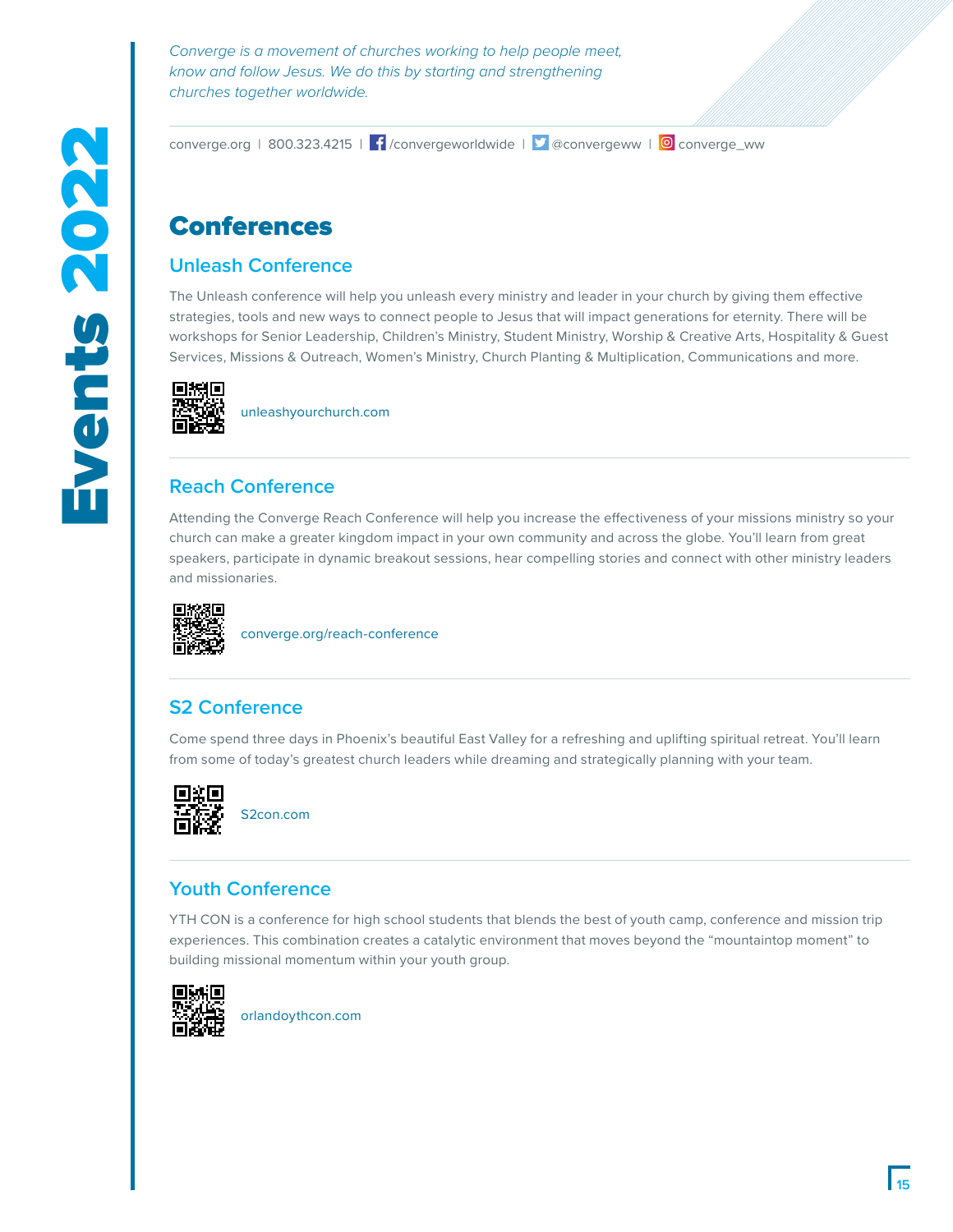converge.org | 800.323.4215 |  $\int$  /convergeworldwide |  $\int$  @convergeww | © converge\_ww

# Start

#### **Church Planting Assessment Center**

Converge's highly trusted Church Planting Assessment Center helps you discern your calling and fit in ministry to minimize risk and increase church planting success. We use assessment to figure out each individual's capacity to be the lead pastor on a planting team.



converge.org/church-planting/assessment

### **Church Planting 101**

Church Planting 101 is two days of practical training where you will learn the basics of church planting led by Converge's team of successful church planters. This training is a great tool if you are interested in church planting, starting a church, learning how to start a new campus of an existing church or for churches wanting to improve how they minister to their community.



converge.org/church-planting/training-101

#### **Church Planting 201**

Training those who have been called to ministry is a key part of pastoral development. There's no better place for that training to happen than from inside the local church. During this two-day training, churches will learn how they can work alongside Converge to provide a pathway to those who feel a call to ministry clarify that call, engage in healthy leadership practices and provide the training necessary to send others out with humility and confidence.



converge.org/church-planting/training-201

# Strengthen

#### **Converge Compass**

Compass provides pastors and their spouse an opportunity to evaluate fruitfulness by: a) defining their current reality, b) dreaming about a preferred fruitful future, and c) helping connect them with a strategic pathway moving forward. Unlike a retreat, Compass is an intensive time that uses effective tools to enable the pastor and spouse to better listen to the Holy Spirit as they complete a self-assessment of your personal, relational and ministry lives. They will walk away from Compass with their own personalized, self-developed guide to help them eliminate barriers and build a framework to move forward and increase fruitfulness in their ministry. Following the gathering, we will connect with the pastor and spouse quarterly on video coaching calls to encourage them as they follow through on their strategic plan.



converge.org/church-strengthening/compass

**Note:** Events are subject to change. Call 800.323.4215 or visit converge.org/events for updated information.